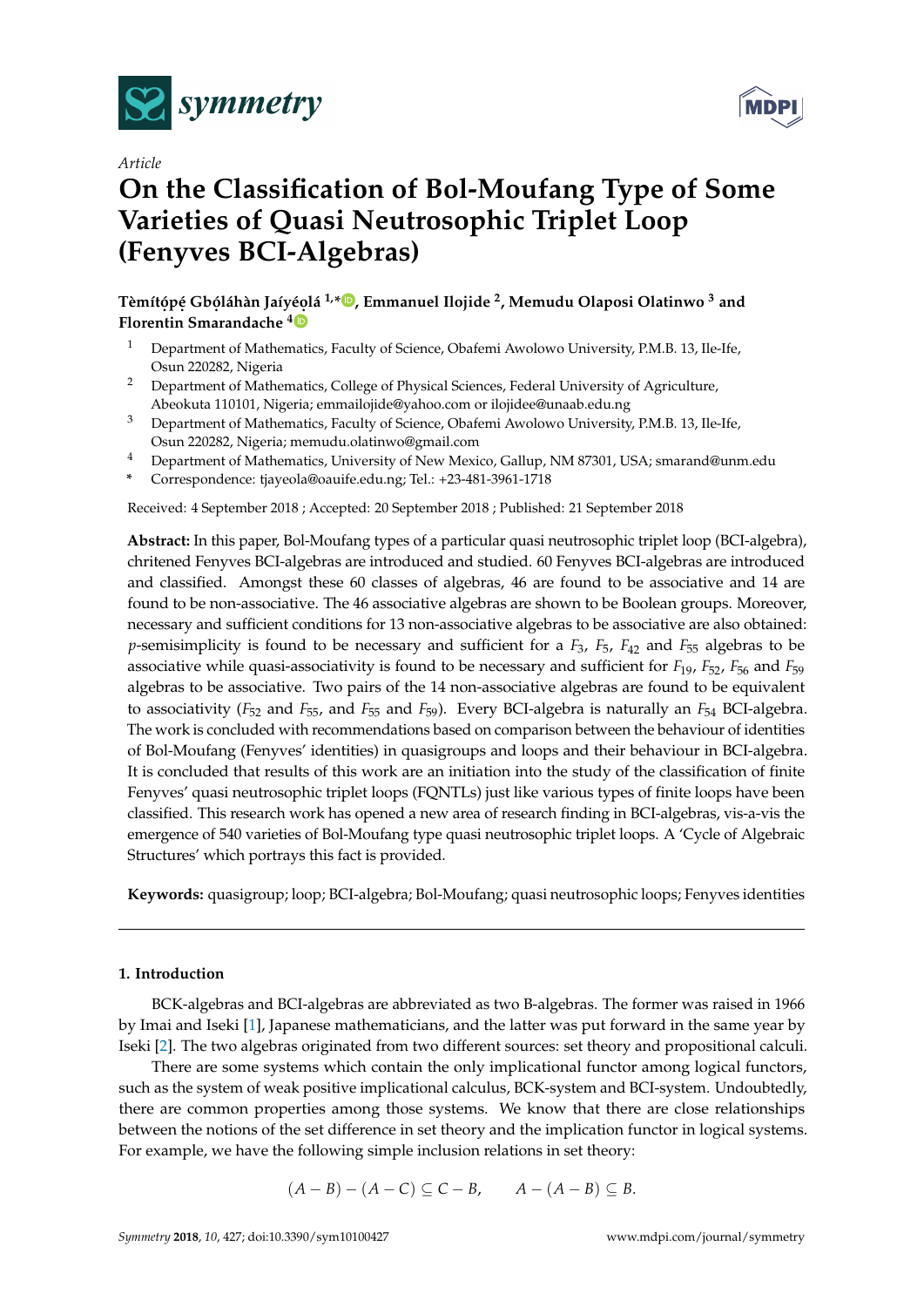These are similar to the propositional formulas in propositional calculi:

$$
(p \to q) \to ((q \to r) \to (p \to r)), \qquad p \to ((p \to q) \to q),
$$

which raise the following questions: What are the most essential and fundamental properties of these relationships? Can we formulate a general algebra from the above consideration? How will we find an axiom system to establish a good theory of general algebras? Answering these questions, K.Iseki formulated the notions of two B-algebras in which BCI-algebras are a wider class than BCK-algebras. Their names are taken from BCK and BCI systems in combinatory logic.

BCI-Algebras are very interesting algebraic structures that have generated wide interest among pure mathematicians.

#### *1.1. BCI-algebra, Quasigroups, Loops and the Fenyves Identities*

We start with some definitions and examples of some varieties of quasi neutrosophic triplet loop.

**Definition 1.** *A triple* (*X*, ∗, 0) *is called a BCI-algebra if the following conditions are satisfied for any*  $x, y, z \in X$ :

*1.*  $((x * y) * (x * z)) * (z * y) = 0;$ 

$$
2. \qquad x * 0 = x;
$$

3.  $x * y = 0$  and  $y * x = 0 \Longrightarrow x = y$ .

We call the binary operation ∗ on *X* the multiplication on *X*, and the constant 0 in *X* the zero element of *X*. We often write *X* instead of (*X*, ∗, 0) for a BCI-algebra in brevity. Juxtaposition *xy* will at times be used for *x*  $*\gamma$  and will have preference over  $*\iota$  *i.e.,*  $xy * z = (x * \gamma) * z$ *.* 

<span id="page-1-1"></span>**Example 1.** Let *S* be a set. Let  $2^S$  be the power set of *S*,  $-$  the set difference and  $\emptyset$  the empty set. Then  $(2<sup>S</sup>, -, \emptyset)$  is a BCI-algebra.

<span id="page-1-0"></span>**Example 2.** *Suppose* (*G*, ·,*e*) *is an abelian group with e as the identity element. Define a binary operation* ∗ *on G* by putting  $x * y = xy^{-1}$ . Then  $(G, *, e)$  is a BCI-algebra.

**Example 3.**  $(\mathbb{Z}, -0)$  *and*  $(\mathbb{R} - \{0\}, \div, 1)$  *are BCI-algebras.* 

<span id="page-1-2"></span>**Example 4.** Let *S* be a set. Let  $2^S$  be the power set of *S*,  $\triangle$  the symmetric difference and  $\oslash$  the empty set. Then  $(2^S, \triangle, \varnothing)$  is a BCI-algebra.

The following theorems give necessary and sufficient conditions for the existence of a BCI-algebra.

## **Theorem 1.** *(Yisheng [\[3\]](#page-14-2))*

*Let X be a non-empty set,* ∗ *a binary operation on X and* 0 *a constant element of X. Then* (*X*, ∗, 0) *is a BCI-algebra if and only if the following conditions hold:*

*1.*  $((x * y) * (x * z)) * (z * y) = 0;$ 

2. 
$$
(x * (x * y)) * y = 0;
$$

$$
3. \quad x * x = 0;
$$

*4.*  $x * y = 0$  and  $y * x = 0$  imply  $x = y$ .

**Definition 2.** *A BCI-algebra* (*X*, \*, 0) *is called a BCK-algebra if*  $0 * x = 0$  *for all*  $x \in X$ .

**Definition 3.** *A BCI-algebra* (*X*, ∗, 0) *is called a Fenyves BCI-algebra if it satisfies any of the identities of Bol-Moufang type.*

The identities of Bol-Moufang type are given below: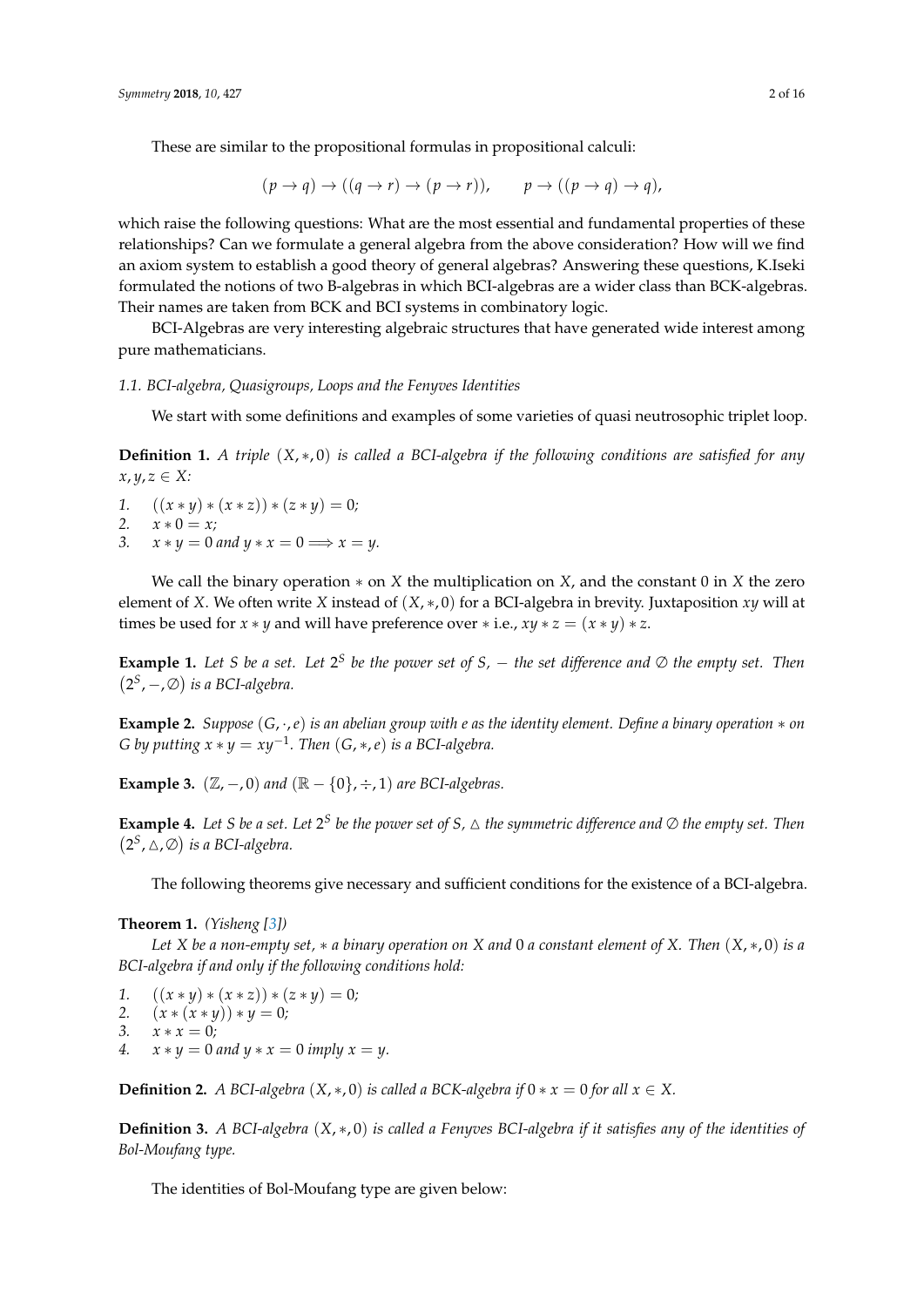*F*<sub>1</sub>:  $xy * zx = (xy * z)x$ *F*<sub>2</sub>**:**  $xy * zx = (x * yz)x$  (Moufang identity) *F*<sub>3</sub>:  $xy * zx = x(y * zx)$ *F*<sub>4</sub>**:**  $xy * zx = x(yz * x)$  (Moufang identity) *F*<sub>5</sub>:  $(xy * z)x = (x * yz)x$ *F*<sub>6</sub>**:**  $(xy * z)x = x(y * zx)$  (extra identity) *F*<sub>7</sub>**:**  $(xy * z)x = x(yz * x)$ *F*<sub>8</sub>:  $(x * yz)x = x(y * zx)$ *F*<sub>9</sub>:  $(x * yz)x = x(yz * x)$ *F*<sub>10</sub>:  $x(y * zx) = x(yz * x)$  $F_{11}$ :  $xy \cdot xz = (xy * x)z$ *F*<sub>12</sub>**:**  $xy * xz = (x * yx)z$ *F*<sub>13</sub>**:**  $xy * xz = x(yx * z)$  (extra identity) *F*<sub>14</sub>:  $xy * xz = x(y * xz)$ *F*<sub>15</sub>:  $(xy * x)z = (x * yx)z$ *F*<sub>16</sub>**:**  $(xy * x)z = x(yx * z)$ *F*<sub>17</sub>**:**  $(xy * x)z = x(y * xz)$  (Moufang identity) *F*<sub>18</sub>**:**  $(x * yx)z = x(yx * z)$ *F*<sub>19</sub>**:**  $(x * yx)z = x(y * xz)$  (left Bol identity)  $F_{20}$ :  $x(yx * z) = x(y * xz)$ *F*<sub>21</sub>:  $yx * zx = (yx * z)x$ *F*<sub>22</sub>**:**  $yx * zx = (y * xz)x$  (extra identity) *F*<sub>23</sub>:  $yx * zx = y(xz * x)$ *F*<sub>24</sub>:  $yx * zx = y(x * zx)$ *F*<sub>25</sub>:  $(yx * z)x = (y * xz)x$ *F*<sub>26</sub>**:**  $(yx * z)x = y(xz * x)$  (right Bol identity) *F*<sub>27</sub>**:**  $(yx * z)x = y(x * zx)$  (Moufang identity) *F*<sub>28</sub>:  $(y * xz)x = y(xz * x)$ *F*<sub>29</sub>:  $(y * xz)x = y(x * zx)$ *F*<sub>30</sub>:  $y(xz * x) = y(x * zx)$ *F*<sub>31</sub>:  $yx * xz = (yx * x)z$ *F*<sub>32</sub>:  $yx * xz = (y * xx)z$ *F*<sub>33</sub>:  $yx * xz = y(xx * z)$ *F*<sub>34</sub>:  $yx * xz = y(x * xz)$ *F*<sub>35</sub>:  $(yx * x)z = (y * xx)z$ *F*<sub>36</sub>**:** ( $yx * x$ ) $z = y(xx * z)$  (RC identity) *F*<sub>37</sub>**:** ( $yx * x$ ) $z = y(x * xz)$  (C identity) *F*<sub>38</sub>:  $(y * xx)z = y(xx * z)$ *F*<sub>39</sub>:  $(y * xx)z = y(x * xz)$  (LC identity) *F*<sub>40</sub>:  $y(xx * z) = y(x * xz)$  $F_{41}$ :  $xx * yz = (x * xy)z$  (LC identity)  $F_{42}$ :  $xx * yz = (xx * y)z$  $F_{43}$ :  $xx * yz = x(x * yz)$  $F_{44}$ :  $xx * yz = x(xy * z)$  $F_{45}$ :  $(x * xy)z = (xx * y)z$ *F*<sub>46</sub>**:**  $(x * xy)z = x(x * yz)$  (LC identity)  $F_{47}$ :  $(x * xy)z = x(xy * z)$ *F*<sub>48</sub>**:**  $(xx * y)z = x(x * yz)$  (LC identity)  $F_{49}$ :  $(xx * y)z = x(xy * z)$  $F_{50}$ :  $x(x * yz) = x(xy * z)$ *F*<sub>51</sub>:  $yz * xx = (yz * x)x$ *F*<sub>52</sub>**:**  $yz * xx = (y * zx)x$ *F*<sub>53</sub>:  $yz * xx = y(zx * x)$  (RC identity) *F*<sub>54</sub>**:**  $yz * xx = y(z * xx)$  $F_{55}$ :  $(yz * x)x = (y * zx)x$ *F*<sub>56</sub>**:**  $(yz * x)x = y(zx * x)$  (RC identity) *F*<sub>57</sub>**:** ( $yz * x$ ) $x = y(z * xx)$  (RC identity) *F*<sub>58</sub>**:**  $(y * zx)x = y(zx * x)$ *F*<sub>59</sub>:  $(y * zx)x = y(z * xx)$ *F*<sub>60</sub>:  $y(zx * x) = y(z * xx)$ 

Consequent upon this definition, there are 60 varieties of Fenyves BCI-algebras. Here are some examples of Fenyves' BCI-algebras:

**Example 5.** Let us assume the BCI-algebra  $(G, *, e)$  in Example [2.](#page-1-0) Then  $(G, *, e)$  is an  $F_8$ -algebra,  $F_{19}$ -algebra, *F*29*-algebra, F*39*-algebra, F*46*-algebra, F*52*-algebra, F*54*-algebra, F*59*-algebra.*

**Example 6.** Let us assume the BCI-algebra  $(2^S, -\mathcal{A})$  in Example [1.](#page-1-1) Then  $(2^S, -\mathcal{A})$  is an F<sub>3</sub>-algebra, *F*5*-algebra, F*21*-algebra, F*29*-algebra, F*42*-algebra, F*46*-algebra, F*54*-algebra and F*55*-algebra.*

**Example 7.** *The BCI-algebra*  $(2^S, \triangle, \emptyset)$  *in Example* [4](#page-1-2) *is associative.* 

**Example 8.** By considering the direct product of the BCI-algebras  $(G, *, e)$  and  $(2^S, -, \emptyset)$  $(2^S, -, \emptyset)$  $(2^S, -, \emptyset)$  of Example 2 and Example [1](#page-1-1) respectively, we have a BCI-algebra  $\left(G\times 2^S,(*,-), (e,\varnothing)\right)$  which is a F<sub>29</sub>-algebra and a F<sub>46</sub>-algebra.

**Remark 1.** *Direct products of sets of BCI-algebras will result in BCI-algebras which are F<sup>i</sup> -algebra for distinct i's.*

**Definition 4.** *A BCI-algebra*  $(X, *, 0)$  *is called associative if*  $(x * y) * z = x * (y * z)$  *for all x*, *y*,  $z \in X$ .

**Definition 5.** *A BCI-algebra* (*X*, \*, 0) *is called p-semisimple if*  $0 * (0 * x) = x$  *for all*  $x \in X$ .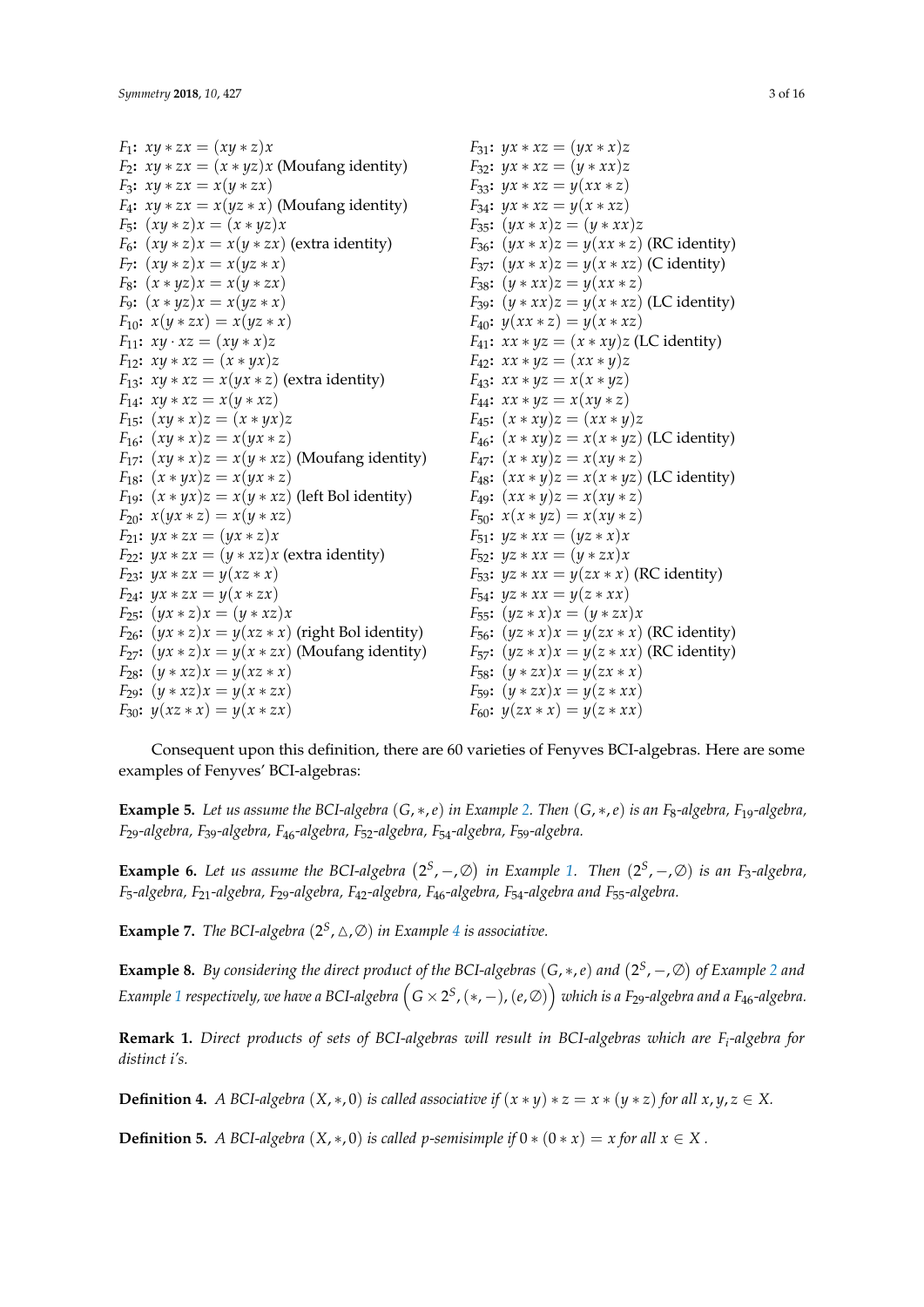**Theorem 2.** *(Yisheng [\[3\]](#page-14-2))* Suppose that  $(X, * , 0)$  is a BCI-algebra. Define a binary relation  $\leq$  on  $X$  by which  $x \leq y$  *if and only if*  $x * y = 0$  *for any*  $x, y \in X$ . Then  $(X, \leq)$  *is a partially ordered set with* 0 *as a minimal element (meaning that*  $x \le 0$  *implies*  $x = 0$  *for any*  $x \in X$ *).* 

**Definition 6.** *A BCI-algebra*  $(X, *, 0)$  *is called quasi-associative if*  $(x * y) * z \leq x * (y * z)$  *for all*  $x, y, z \in X$ .

The following theorems give equivalent conditions for associativity, quasi-associativity and *p*-semisimplicity in a BCI-algebra:

#### <span id="page-3-0"></span>**Theorem 3.** *(Yisheng [\[3\]](#page-14-2))*

*Given a BCI-algebra X, the following are equivalent*  $x, y, z \in X$ *:* 

*1. X is associative.* 2.  $0 * x = x$ . *3.*  $x * y = y * x ∅ x, y ∈ X.$ 

#### <span id="page-3-2"></span>**Theorem 4.** *(Yisheng [\[3\]](#page-14-2))*

*Let X* be a BCI-algebra. Then the following conditions are equivalent for any  $x, y, z, u \in X$ :

*1. X is p-semisimple 2.*  $(x * y) * (z * u) = (x * z) * (y * u)$ . *3.*  $0 * (y * x) = x * y$ . *4.*  $(x * y) * (x * z) = z * y$ . *5.*  $z * x = z * y$  implies  $x = y$ . (the left cancellation law i.e., LCL) *6.*  $x * y = 0$  *implies*  $x = y$ .

## <span id="page-3-3"></span>**Theorem 5.** *(Yisheng [\[3\]](#page-14-2))*

*Given a BCI-algebra X, the following are equivalent for all*  $x, y \in X$ *:* 

*1. X is quasi-associative.*

- *2.*  $x * (0 * y) = 0$  *implies*  $x * y = 0$ *.*
- *3.*  $0 * x = 0 * (0 * x)$ .
- *4.*  $(0 * x) * x = 0$ .

#### **Theorem 6.** *(Yisheng [\[3\]](#page-14-2))*

*A triple*  $(X, * , 0)$  *is a BCI-algebra if and only if there is a partial ordering*  $\leq$  *on X such that the following conditions hold for any*  $x, y, z \in X$ *:* 

*1.*  $(x * y) * (x * z) ≤ z * y;$ *2.*  $x * (x * y) ≤ y;$ *3.*  $x * y = 0$  *if and only if*  $x \leq y$ .

#### <span id="page-3-1"></span>**Theorem 7.** *(Yisheng [\[3\]](#page-14-2))*

*Let X be a BCI-algebra. X is p-semisimple if and only if one of the following conditions holds for any*  $x, y, z \in X$ :

- *1.*  $x * z = y * z$  *implies*  $x = y$ *. (the right cancellation law i.e., RCL)*
- *2.*  $(y * x) * (z * x) = y * z$ .
- *3.*  $(x * y) * (x * z) = 0 * (y * z)$ .

<span id="page-3-4"></span>**Theorem 8.** *(Yisheng [\[3\]](#page-14-2))*

*Let X* be a BCI-algebra. *X* is *p*-semisimple if and only if one of the following conditions holds for any  $x, y \in X$ :

*1.*  $x * (0 * y) = y$ . 2.  $0 * x = 0 \implies x = 0.$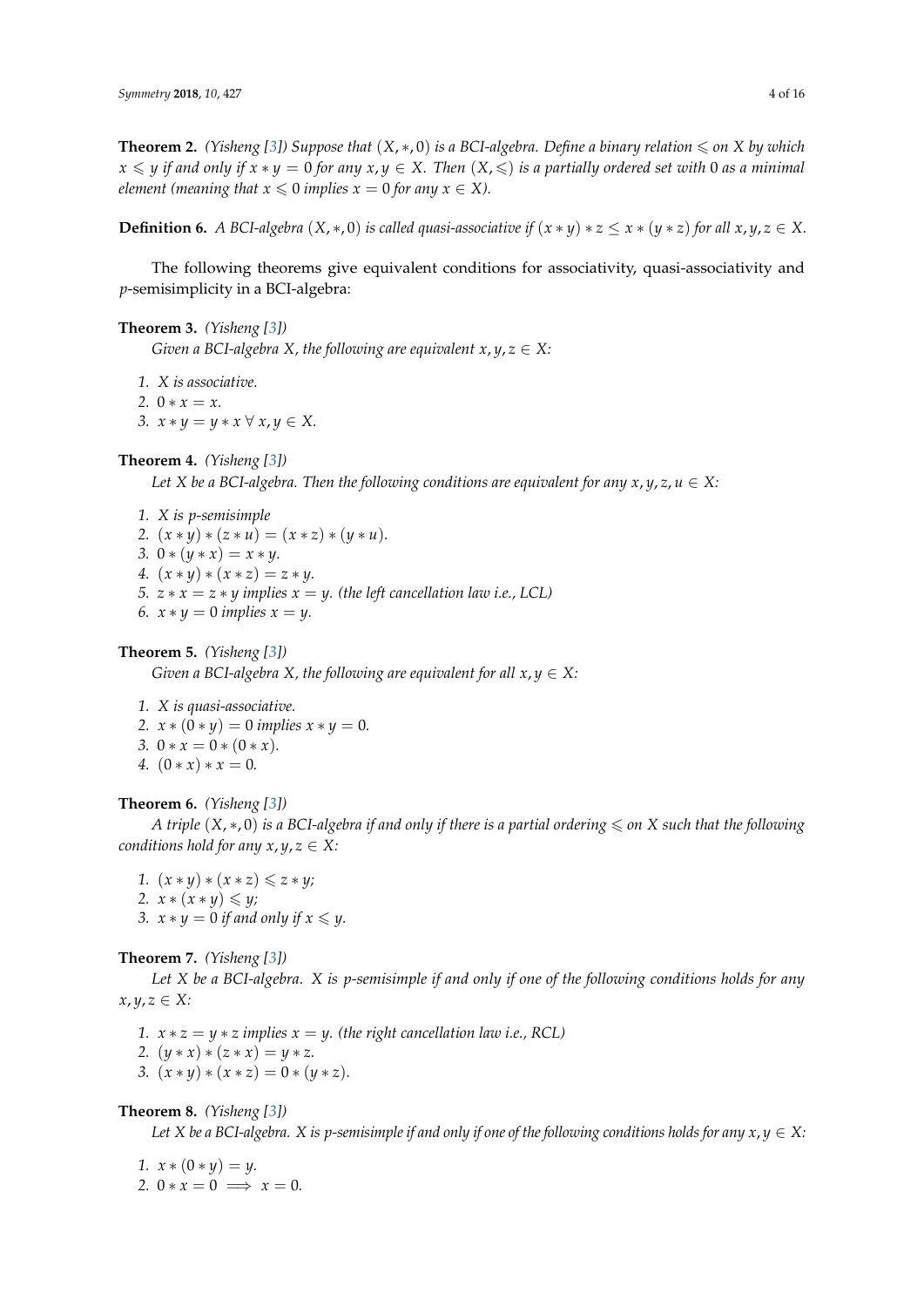<span id="page-4-0"></span>**Theorem 9.** *(Yisheng [\[3\]](#page-14-2)) Suppose that*  $(X, *0)$  *is a BCI-algebra. X is associative if and only if X is p-semisimple and X is quasi-associative.*

<span id="page-4-2"></span>**Theorem 10.** *(Yisheng [\[3\]](#page-14-2)) Suppose that*  $(X, * , 0)$  *is a BCI-algebra. Then*  $(x * y) * z = (x * z) * y$  *for all*  $x, y, z \in X$ .

**Remark 2.** *In Theorem [9,](#page-4-0) quasi-associativity in BCI-algebra plays a similar role to that which weak associativity (i.e., the F<sup>i</sup> identities) plays in quasigroup and loop theory.*

We now move on to quasigroups and loops.

**Definition 7.** Let L be a non-empty set. Define a binary operation  $(\cdot)$  on L . If  $x \cdot y \in L$  for all  $x, y \in L$ ,  $(L, \cdot)$ *is called a groupoid. If in a groupoid* (*L*, ·)*, the equations:*

$$
a \cdot x = b \qquad \text{and} \qquad y \cdot a = b
$$

*have unique solutions for x and y respectively, then* (*L*, ·) *is called a quasigroup. If in a quasigroup* (*L*, ·)*, there exists a unique element e called the identity element such that for all*  $x \in L$ ,  $x \cdot e = e \cdot x = x$ ,  $(L, \cdot)$  *is called a loop.*

**Definition 8.** *Let* (*L*, ·) *be a groupoid.*

*The left nucleus of L is the set*  $N_\lambda(L, \cdot) = N_\lambda(L) = \{a \in L : ax \cdot y = a \cdot xy \forall x, y \in L\}.$ *The right nucleus of L is the set*  $N_\rho(L, \cdot) = N_\rho(L) = \{a \in L : y \cdot xa = yx \cdot a \,\forall \, x, y \in L\}.$ *The middle nucleus of L is the set*  $N_\mu(L, \cdot) = N_\mu(L) = \{a \in L : ya \cdot x = y \cdot ax \,\forall \, x, y \in L\}.$ *The nucleus of L is the set*  $N(L, \cdot) = N(L) = N_{\lambda}(L, \cdot) \cap N_{\rho}(L, \cdot) \cap N_{\mu}(L, \cdot).$ *The centrum of L is the set*  $C(L, \cdot) = C(L) = \{a \in L : ax = xa \,\forall x \in L\}.$ *The center of L is the set*  $Z(L, \cdot) = Z(L) = N(L, \cdot) \cap C(L, \cdot)$ *.* 

In the recent past, and up to now, identities of Bol-Moufang type have been studied on the platform of quasigroups and loops by Fenyves [\[4\]](#page-14-3), Phillips and Vojtechovsky [\[5\]](#page-14-4), Jaiyeola [\[6](#page-14-5)[–8\]](#page-14-6), Robinson [\[9\]](#page-14-7), Burn [\[10–](#page-14-8)[12\]](#page-14-9), Kinyon and Kunen [\[13\]](#page-14-10) as well as several other authors.

Since the late 1970s, BCI and BCK algebras have been given a lot of attention. In particular, the participation in the research of polish mathematicians Tadeusz Traczyk and Andrzej Wronski as well as Australian mathematician William H. Cornish, in addition to others, is causing this branch of algebra to develop rapidly. Many interesting and important results are constantly discovered. Now, the theory of BCI-algebras has been widely spread to areas such as general theory which include congruences, quotient algebras, BCI-Homomorphisms, direct sums and direct products, commutative BCK-algebras, positive implicative and implicative BCK-algebras, derivations of BCI-algebras, and ideal theory of BCI-algebras ([\[1,](#page-14-0)[14–](#page-14-11)[17\]](#page-14-12)).

*1.2. BCI-Algebras as a Quasi Neutrosophic Triplet Loop*

Consider the following definition.

<span id="page-4-1"></span>**Definition 9.** *(Quasi Neutrosophic Triplet Loops (QNTL), Zhang et al. [\[18\]](#page-14-13)) Let* (*X*, ∗) *be a groupoid.*

- *1.* If there exist  $b, c \in X$  such that  $a * b = a$  and  $a * c = b$ , then a is called an NT-element with  $(r-r)$ -property. *If every*  $a \in X$  *is an NT-element with (r-r)-property, then,*  $(X, *)$  *is called a (r-r)-quasi NTL.*
- *2.* If there exist  $b, c \in X$  such that  $a * b = a$  and  $c * a = b$ , then a is called an NT-element with (r-l)-property. *If every a* ∈ *X is an NT-element with (r-l)-property, then,* (*X*, ∗) *is called a (r-l)-quasi NTL.*
- *3.* If there exist  $b, c \in X$  such that  $b * a = a$  and  $c * a = b$ , then a is called an NT-element with (1-1)-property. *If every a* ∈ *X is an NT-element with (l-l)-property, then,* (*X*, ∗) *is called a (l-l)-quasi NTL.*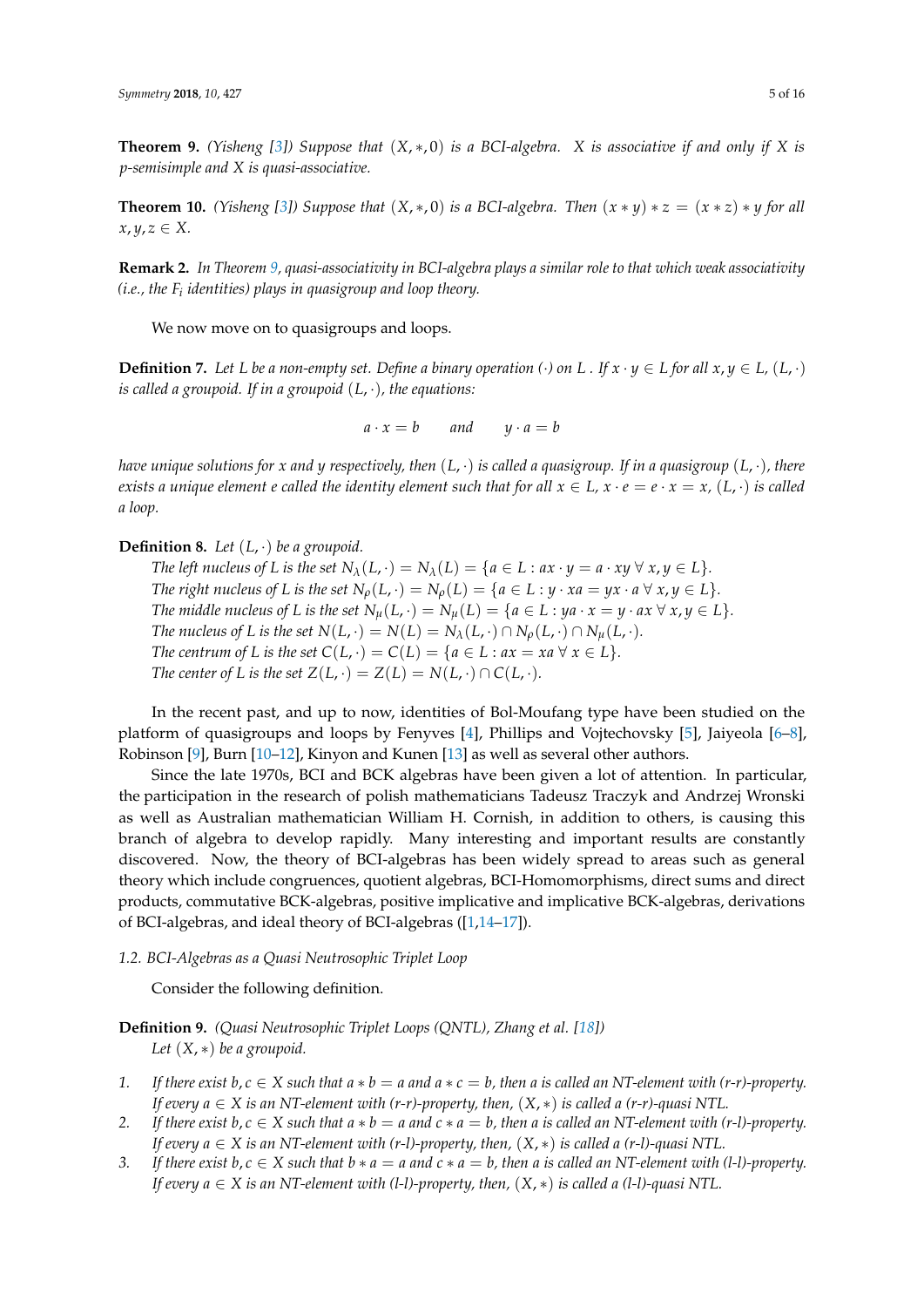- *4.* If there exist  $b, c \in X$  such that  $b * a = a$  and  $a * c = b$ , then a is called an NT-element with  $(l-r)$ -property. *If every*  $a \in X$  *is an NT-element with (l-r)-property, then,*  $(X, *)$  *is called a (l-r)-quasi NTL.*
- *5.* If there exist  $b, c \in X$  such that  $a * b = b * a = a$  and  $a * c = b$ , then a is called an NT-element *with (lr-r)-property.* If every  $a \in X$  is an NT-element with (lr-r)-property, then,  $(X, *)$  is called a *(lr-r)-quasi NTL.*
- *6.* If there exist  $b, c \in X$  such that  $a * b = b * a = a$  and  $c * a = b$ , then a is called an NT-element *with (lr-l)-property. If every*  $a \in X$  *is an NT-element with (lr-l)-property, then,*  $(X, *)$  *is called a (lr-l)-quasi NTL.*
- *7.* If there exist  $b, c \in X$  such that  $a * b = a$  and  $a * c = c * a = b$ , then a is called an NT-element *with (r-lr)-property. If every*  $a \in X$  *is an NT-element with (r-lr)- property, then,*  $(X, *)$  *is called a (r-lr)-quasi NTL.*
- *8.* If there exist  $b, c \in X$  such that  $b * a = a$  and  $a * c = c * a = b$ , then a is called an NT-element *with (l-lr)-property.* If every  $a \in X$  *is an NT-element with (l-lr)-property, then,*  $(X, *)$  *is called a (l-lr)-quasi NTL.*
- 9. If there exist  $b, c \in X$  such that  $a * b = b * a = a$  and  $a * c = c * a = b$ , then a is called an NT-element *with (lr-lr)-property. If every*  $a \in X$  *is an NT-element with (lr-lr)-property, then,*  $(X, *)$  *is called a (lr-lr)-quasi NTL.*

Consequent upon Definition [9](#page-4-1) and the 60 Fenyves identities  $F_i$ ,  $1 \le i \le 60$ , there are 60 varieties of Fenyves quasi neutrosophic triplet loops (FQNTLs) for each of the nine varieties of QNTLs in Definition [9.](#page-4-1) Thereby making it 540 varieties of Fenyves quasi neutrosophic triplet loops (FQNTLs) in all. A BCI-algebra is a (r-r)-QNT, (r-l)-QNTL and (r-lr)-QNTL. Thus, any *F<sup>i</sup>* BCI-algebra,  $1 \leq i \leq 60$  belongs to at least one of the following varieties of Fenyves quasi neutrosophic triplet loops: (r-r)-QNTL, (r-l)-QNTL and (r-lr)-QNTL which we refer to as (r-r)-FQNTL, (r-l)-FQNTL and (r-lr)-FQNTL respectively. Any associative QNTL will be called quasi neutrosophic triplet group (QNTG).

The variety of quasi neutrosophic triplet loop is a generalization of neutrosophic triplet group (NTG) which was originally introduced by Smarandache and Ali [\[19\]](#page-14-14). Neutrosophic triplet set (NTS) is the foundation of neutrosophic triplet group. New results and developments on neutrosophic triplet groups and neutrosophic triplet loop have been reported by Zhang et al. [\[18](#page-14-13)[,20](#page-14-15)[,21\]](#page-14-16), and Smarandache and Jaiyéolá [\[22](#page-14-17)[,23\]](#page-14-18).

It must be noted that triplets are not connected at all with intuitionistic fuzzy set. Neutrosophic set [\[24\]](#page-14-19) is a generalization of intuitionistic fuzzy set (a generalization of fuzzy set). In Intuitionistic fuzzy set, an element has a degree of membership and a degree of non-membership, and the deduction of the sum of these two from 1 is considered the hesitant degree of the element. These intuitionistic fuzzy set components are dependent (viz. [\[25](#page-14-20)[–28\]](#page-14-21)). In the neutrosophic set, an element has three independent degrees: membership (truth-t), indeterminacy (i), and non-membership (falsity-f), and their sum is up to 3. However, the current paper utilizes the neutrosophic triplets, which are not defined in intuitionistic fuzzy set, since there is no neutral element in intuitionistic fuzzy sets. In a neutrosophic triplet set  $(X, *)$ , for each element  $x \in X$  there exists a neutral element denoted  $neut(x) \in X$  such that  $x * neut(x) = neut(x) * x = x$ , and an opposite of *x* denoted *anti*(*x*)  $\in X$ such that  $anti(x) * x = x * anti(x) = neut(x)$ . Thus, the triple  $(x, neut(x), anti(x))$  is called a neutrosophic triplet which in the philosophy of 'neutrosophy', can be algebraically harmonized with (*t*, *i*, *f*) in neutrosophic set and then extended for neutrosophic hesitant fuzzy [\[29\]](#page-14-22) set as proposed for (*t*, *i*, *f*)-neutrosophic structures [\[30\]](#page-14-23). Unfortunately, such harmonization is not readily defined in intuitionistic fuzzy sets.

<span id="page-5-0"></span>**Theorem 11.** *(Zhang et al. [\[18\]](#page-14-13)) A (r-lr)-QNTG or (l-lr)-QNTG is a NTG.*

This present study looks at Fenyves identities on the platform of BCI-algebras. The main objective of this study is to classify the Fenyves BCI-algebras into associative and non-associative types. It will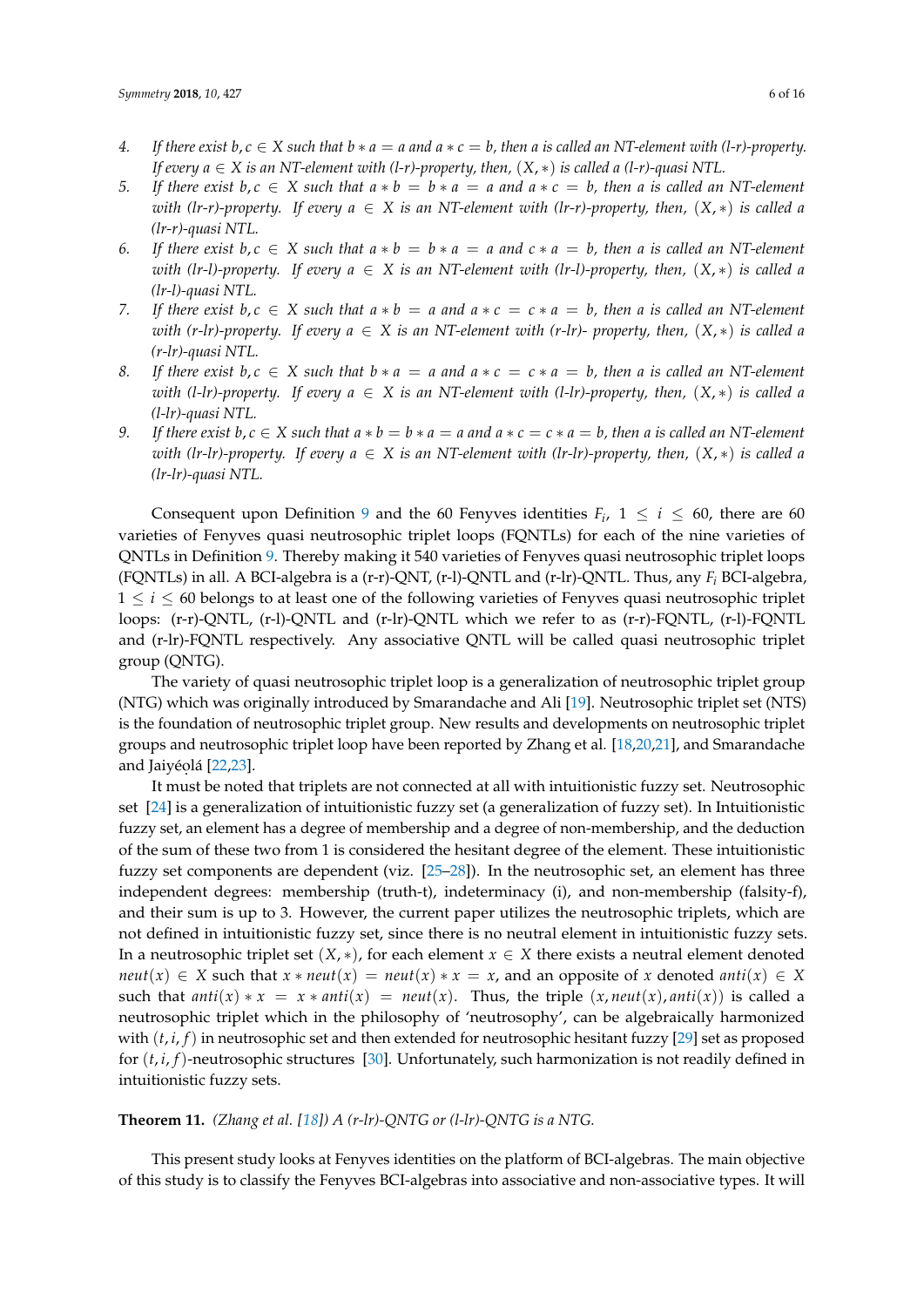also be shown that some Fenyves identities play the roles of quasi-associativity and *p*-semisimplicity , vis-a-vis Theorem [9](#page-4-0) in BCI-algebras.

# **2. Main Results**

We shall first clarify the relationship between a BCI-algebra, a quasigroup and a loop.

# <span id="page-6-0"></span>**Theorem 12.**

- *1. A BCI algebra X is a quasigroup if and only if it is p-semisimple.*
- *2. A BCI algebra X is a loop if and only if it is associative.*
- *3. An associative BCI algebra X is a Boolean group.*

**Proof.** We use Theorem [3,](#page-3-0) Theorem [7](#page-3-1) and Theorem [4.](#page-3-2)

- 1. From Theorems [7](#page-3-1) and [4,](#page-3-2) *p*-semisimplicity is equivalent to the left and right cancellation laws, which consequently implies that *X* is a quasigroup if and only if it is *p*-semisimple.
- 2. One of the axioms that a BCI-algebra satisfies is  $x * 0 = x$  for all  $x \in X$ . So, 0 is already the right identity element. Now, from Theorem [3,](#page-3-0) associativity is equivalent to  $0 * x = x$  for all  $x \in X$ . So, 0 is also the left identity element of *X*. The conclusion follows.
- 3. In a BCI-algebra,  $x * x = 0$  for all  $x \in X$ . And 0 is the identity element of *X*. Hence, every element is the inverse of itself.

 $\Box$ 

**Lemma 1.** *Let* (*X*, ∗, 0) *be a BCI-algebra.*

- *1.*  $0 \in N_{\rho}(X)$ *.*
- 2.  $0 \in N_{\lambda}(X)$ ,  $N_{\mu}(X)$  *implies X is quasi-associative.*<br>3. *If*  $0 \in N_{\lambda}(X)$ , *then the following are equivalent:*
- *If*  $0 \in N_\lambda(X)$ , then the following are equivalent:
	- *(a) X is p-semisimple.*
	- (b)  $xy = 0y \cdot x$  *for all*  $x, y \in L$ .<br>(c)  $xy = 0x \cdot y$  *for all*  $x, y \in L$ .
	- $xy = 0x \cdot y$  for all  $x, y \in L$ .
- *4. If*  $0 \in N_\lambda(X)$  or  $0 \in N_\mu(X)$ , then X is p-semisimple if and only if X is associative.
- *5. If*  $0 \in N(X)$ , then X is p-semisimple if and only if X is associative.
- *6. If* (*X*, ∗, 0) *is a BCK-algebra, then*
	- (a)  $0 \in N_{\lambda}(X)$ .<br>(b)  $0 \in N_{\lambda}(X)$ .
	- $0 \in N^{\sim}_{\mu}(X)$  *implies* X is a trivial BCK-algebra.
- *7. The following are equivalent:*
	- (*a*) *X* is associative.<br>(*b*)  $x \in N_{\lambda}(X)$  for *(b)*  $x \in N_\lambda(X)$  *for all*  $x \in X$ .<br>*(c)*  $x \in N_\lambda(X)$  *for all*  $x \in X$ *(c)*  $x \in N_\rho(X)$  *for all*  $x \in X$ .<br>*(d)*  $x \in N_\nu(X)$  *for all*  $x \in X$ . (*d*)  $x \in N_\mu(X)$  *for all*  $x \in X$ .<br>(*e*)  $0 \in C(X)$ .  $0 \in C(X)$ . *(f)*  $x \in C(X)$  *for all*  $x \in X$ .  $(g)$   $x \in Z(X)$  *for all*  $x \in X$ .<br>(h)  $0 \in Z(X)$ .  $\begin{array}{ll} (h) & 0 \in Z(X) . \ (i) & X \text{ is a } (lr-r) \end{array}$ *(i) X is a (lr-r)-QNTL.*  $\begin{array}{ll} (j) & X \text{ is a (lr-l)-QNTL.} \\ (k) & X \text{ is a (lr-lr)-ONTL.} \end{array}$ *(k) X is a (lr-lr)-QNTL*
- *8. If*  $(X, * , 0)$  *is a BCK-algebra and*  $0 \in C(X)$ *, then X is a trivial BCK-algebra.*

**Proof.** This is routine by simply using the definitions of nuclei, centrum, center of a BCI-algebra and QNTL alongside Theorems  $3-10$  $3-10$  appropriately.  $\Box$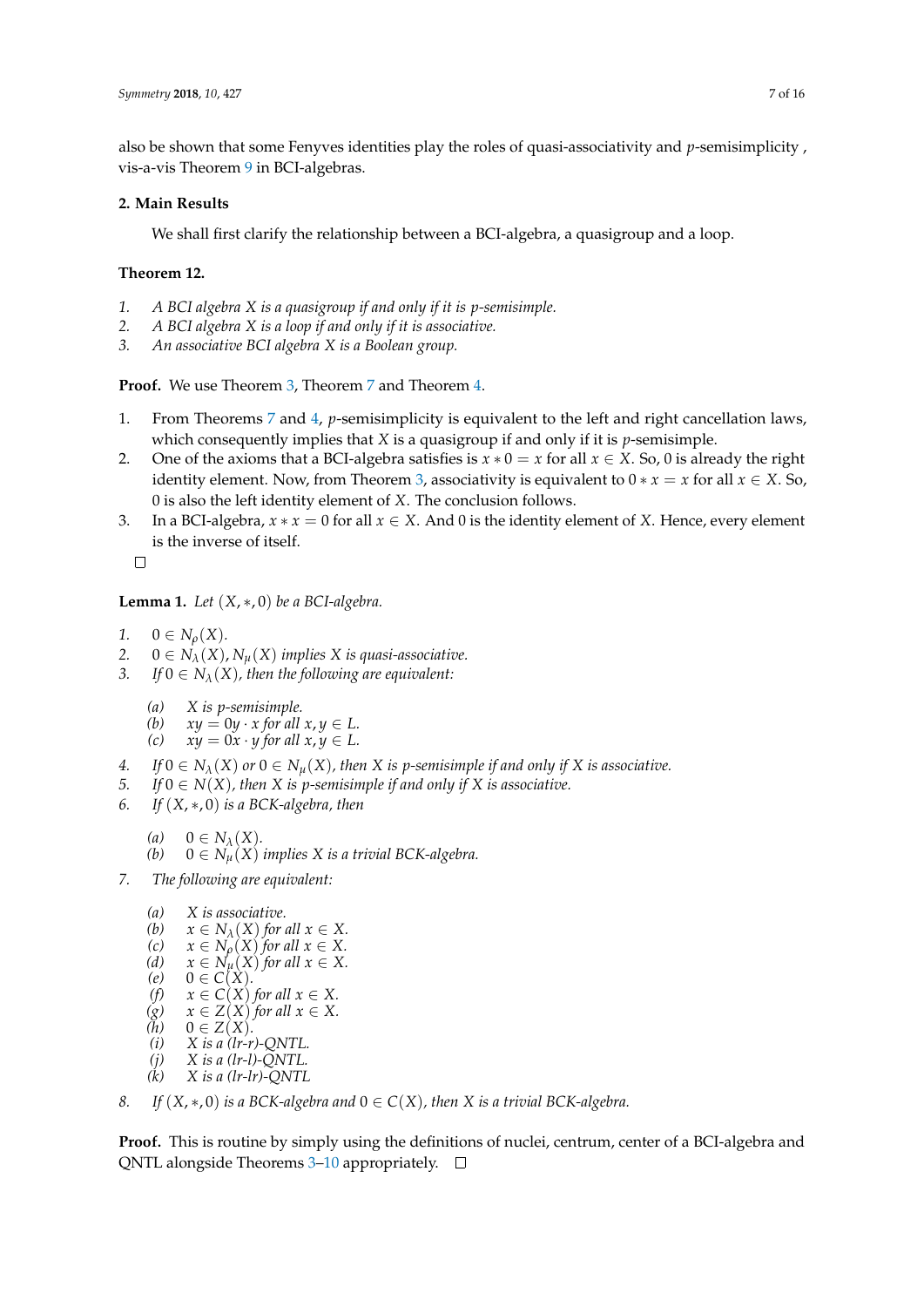**Remark 3.** *Based on Theorem [11,](#page-5-0) since an associative BCI-algebra is a (r-lr)-QNTG, then, an associative BCI-algebra is a NTG. This corroborates the importance of the study of non-associative BCI-algebra i.e., weak associative laws (F<sup>i</sup> -identities) in BCI-algebra, as mentioned earlier in the objective of this work.*

<span id="page-7-0"></span>**Theorem 13.** *Let* (*X*, ∗, 0) *be a BCI-algebra. If X is any of the following Fenyves BCI-algebras, then X is associative.*

| 1. $F_1$ -algebra            | 11. $F_{14}$ -algebra        | 21. $F_{26}$ -algebra        | 31. F <sub>37</sub> -algebra | 41. F <sub>50</sub> -algebra |
|------------------------------|------------------------------|------------------------------|------------------------------|------------------------------|
| 2. F <sub>2</sub> -algebra   | 12. F <sub>15</sub> -algebra | 22. F <sub>27</sub> -algebra | 32. F <sub>38</sub> -algebra |                              |
| 3. F <sub>4</sub> -algebra   | 13. F <sub>16</sub> -algebra | 23. F <sub>28</sub> -algebra | 33. F <sub>40</sub> -algebra | 42. F <sub>51</sub> -algebra |
| 4. F <sub>6</sub> -algebra   | 14. F <sub>17</sub> -algebra | 24. F <sub>30</sub> -algebra | 34. F <sub>41</sub> -algebra |                              |
| 5. F <sub>7</sub> -algebra   | 15. F <sub>18</sub> -algebra | 25. F <sub>31</sub> -algebra | 35. F <sub>43</sub> -algebra | 43. F <sub>53</sub> -algebra |
| 6. F <sub>9</sub> -algebra   | 16. F <sub>20</sub> -algebra | 26. F <sub>32</sub> -algebra | 36. F <sub>44</sub> -algebra |                              |
| 7. F <sub>10</sub> -algebra  | 17. F <sub>22</sub> -algebra | 27. F <sub>33</sub> -algebra | 37. F <sub>45</sub> -algebra | 44. F <sub>57</sub> -algebra |
| 8. F <sub>11</sub> -algebra  | 18. F <sub>23</sub> -algebra | 28. F <sub>34</sub> -algebra | 38. F <sub>47</sub> -algebra | 45. F <sub>58</sub> -algebra |
| 9. F <sub>12</sub> -algebra  | 19. F <sub>24</sub> -algebra | 29. F <sub>35</sub> -algebra | 39. F <sub>48</sub> -algebra |                              |
| 10. F <sub>13</sub> -algebra | 20. F <sub>25</sub> -algebra | 30. F <sub>36</sub> -algebra | 40. F <sub>49</sub> -algebra | 46. $F_{60}$ -algebra        |
|                              |                              |                              |                              |                              |

# **Proof.**

- 1. Let *X* be an *F*<sub>1</sub>-algebra. Then  $xy * zx = (xy * z)x$ . With  $z = y$ , we have  $xy * yx = (xy * y)x$  which implies  $xy * yx = (xy * x)y = (xx * y)y = (0 * y)y = 0 * (y * y)$  (since  $0 \in N_\lambda(X)$ ; this is achieved by putting  $\gamma = x$  in the  $F_1$  identity) =  $0 * 0 = 0$ . This implies  $xy * \gamma x = 0$ . Now replacing x with  $\gamma$ , and *y* with *x* in the last equation gives  $yx * xy = 0$  implying that  $x * y = y * x$  as required.
- 2. Let *X* be an *F*<sub>2</sub>-algebra. Then  $xy * zx = (x * yz)x$ . With  $y = z$ , we have  $xz * zx = (x * zz)x = z$  $(x * 0) * x = x * x = 0$  implying that  $xz * zx = 0$ . Now replacing *x* with *z*, and *z* with *x* in the last equation gives  $zx * xz = 0$  implying that  $x * z = z * x$  as required.
- 3. Let *X* be a *F*<sub>4</sub>-algebra. Then,  $xy * zx = x(yz * x)$ . Put  $y = x$  and  $z = 0$ , then you get  $0 * 0x = x$ which means *X* is *p*-semisimple. Put  $x = 0$  and  $y = 0$  to get  $0z = 0 * 0z$  which implies that *X* is quasi-associative (Theorem [5\)](#page-3-3). Thus, by Theorem [9,](#page-4-0) *X* is associative.
- 4. Let *X* be an  $F_6$ -algebra. Then,  $(xy * z)x = x(y * zx)$ . Put  $x = y = 0$  to get  $0z = 0 * 0z$  which implies that *X* is quasi-associative (Theorem [5\)](#page-3-3). Put  $y = 0$  and  $z = x$ , then we have  $0 * x = x$ . Thus, *X* is associative.
- 5. Let *X* be an *F*<sub>7</sub>-algebra. Then  $(xy * z)x = x(yz * x)$ . With  $z = 0$ , we have  $xy * x = x(y * x)$ . Put  $y = x$  in the last equation to get  $xx * x = (x * xx)$  implying  $0 * x = x$ .
- 6. Let *X* be an *F*<sub>9</sub>-algebra. Then  $(x * yz)x = x(yz * x)$ . With  $z = 0$ , we have  $(x * y) * x = x(y * x)$ . Put  $y = x$  in the last equation to get  $(x * x)x = x(x * x)$  implying  $0 * x = x$ .
- 7. Let *X* be an  $F_{10}$ -algebra. Then,  $x(y * zx) = x(yz * x)$ . Put  $y = x = z$ , then we have  $x * 0x = 0$ . So,  $0x = 0 \Rightarrow x = 0$ . which means that *X* is *p*-semisimple (Theorem [8\(](#page-3-4)2)). Hence, *X* has the LCL by Theorem [4.](#page-3-2) Thence, the  $F_{10}$  identity  $x(y * zx) = x(yz * x) \Rightarrow y * zx = yz * x$  which means that *X* is associative.
- 8. Let *X* be an *F*<sub>11</sub>-algebra. Then  $xy * xz = (xy * x)z$ . With  $y = 0$ , we have  $x * xz = xx * z$ . Put  $z = x$ in the last equation to get  $x = 0 \times x$  as required.
- 9. Let *X* be an *F*<sub>12</sub>-algebra. Then  $xy * xz = (x * yx)z$ . With  $z = 0$ , we have  $xy * x = x * yx$ . Put  $y = x$ in the last equation to get  $xx * x = x * xx$  implying  $0 * x = x$  as required.
- 10. Let *X* be an *F*<sub>13</sub>-algebra. Then  $xy * xz = x(yx * z)$ . With  $z = 0$ , we have  $(x * y)x = x * yx$  which implies  $(x * x)y = x * yx$  which implies  $0 * y = x * yx$ . Put  $y = x$  in the last equation to get  $0 * x = x$  as required.
- 11. Let *X* be an *F*<sub>14</sub>-algebra. Then  $xy * xz = x(y * xz)$ . With  $z = 0$ , we have  $xy * x = x * yx$ . Put  $y = x$ in the last equation to get  $0 * x = x$  as required.
- 12. Let *X* be an *F*<sub>15</sub>-algebra. Then  $(xy * x)z = (x * yx)z$ . With  $z = 0$ , we have  $(xy * x) = (x * yx)$ . Put  $y = x$  in the last equation to get  $0 * x = x$  as required.
- 13. Let *X* be an *F*<sub>16</sub>-algebra. Then  $(xy * x)z = x(yx * z)$ . With  $z = 0$ , we have  $(xy * x) = (x * yx)$ . Put  $y = x$  in the last equation to get  $0 * x = x$  as required.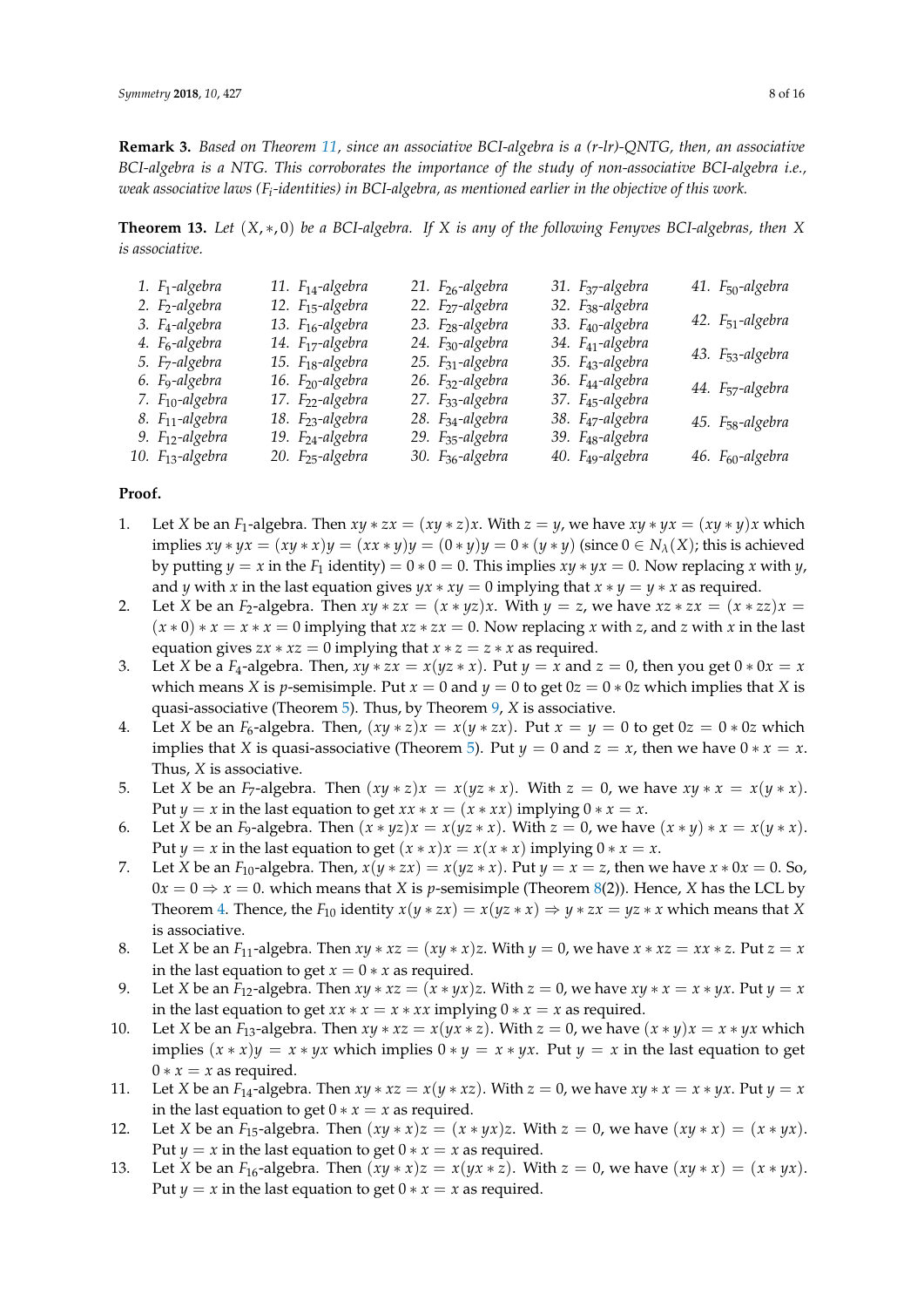- 14. Let *X* be an *F*<sub>17</sub>-algebra. Then  $(xy * x)z = x(y * xz)$ . With  $z = 0$ , we have  $(xy * x) = x(y * x)$ . Put *y* = *x* in the last equation to get  $0 * x = x$  as required.
- 15. Let *X* be an *F*<sub>18</sub>-algebra. Then  $(x * yx)z = x(yx * z)$ . With  $y = 0$ , we have  $(x * 0x)z = x(0x * z)$ . Since  $0 \in N_\lambda(X)$  and  $0 \in N_\mu(X)$ , (these are obtained by putting  $x = 0$  and  $x = y$  respectively in the *F*<sub>18</sub>-identity), the last equation becomes  $(x0 * x)z = x(0 * xz) = x0 * xz = x * xz$  which implies  $0 * z = x * xz$ . Put  $x = z$  in the last equation to get  $0 * z = z$  as required.
- 16. This is similar to the proof for  $F_{10}$ -algebra.
- 17. Let *X* be an  $F_{22}$ -algebra. Then  $yx * zx = (y * xz)x$ . Put  $y = x, z = 0$ , then  $0x = 0 * 0x$  which implies that *X* is quasi-associative. By Theorem [10,](#page-4-2) the  $F_{22}$  identity implies that  $yx * zx = yx * xz$ . Substitute  $x = 0$  to get  $yz = y * 0z$ . Now, put  $y = z$  in this to get  $z * 0z = 0$ . So,  $0z = 0 \Rightarrow z = 0$ . Hence, *X* is *p*-semisimple (Theorem [8\(](#page-3-4)2)). Thus, by Theorem [9,](#page-4-0) *X* is associative.
- 18. Let *X* be an  $F_{23}$ -algebra. Then  $yx * zx = y(xz * x)$ . With  $z = 0$ , we have  $yx * 0x = y(x * x)$  which implies *yx* ∗ 0*x* = *y*. Since 0 ∈  $N_\mu$ (*X*), (this is obtained by putting *z* = *x* in the *F*<sub>23</sub>-identity), the last equation becomes  $(yx * 0) * x = y$  which implies  $(yx * x) = y$ . Put  $x = y$  in the last equation to get  $0 * y = y$  as required.
- 19. Let *X* be an  $F_{24}$ -algebra. Then  $yx * zx = y(x * zx)$ . With  $z = 0$ , we have  $yx * 0x = y(x * 0x)$ . Since  $0 \in N_\mu(X)$ , (this is obtained by putting  $x = 0$  in the  $F_{24}$ -identity), the last equation becomes  $(yx)(0*x) = y(x0*x)$  which implies  $yx*x = y$ . Put  $y = x$  in the last equation to get  $0*y = y$ as required.
- 20. Let *X* be an *F*<sub>25</sub>-algebra. Then  $(yx * z)x = (y * xz)x$ . Put  $x = 0$ , then  $yz = y * 0z$ . Substitute  $z = y$ , then  $y * 0y = 0$ . So,  $0y = 0 \Rightarrow y = 0$ . Hence, *X* is *p*-semisimple (Theorem [8\(](#page-3-4)2)). Hence, *X* has the RCL by Theorem [7.](#page-3-1) Thence, the  $F_{25}$  identity  $(yx * z)x = (y * xz)x$  implies  $yx * z = y * xz$ . Thus, *X* is associative.
- 21. Let *X* be an *F*<sub>26</sub>-algebra. Then  $(yx * z)x = y(xz * x)$ . With  $z = 0$ , we have  $yx * x = y$ . Put  $x = y$  in the last equation to get  $0 * y = y$  as required.
- 22. Let *X* be an *F*<sub>27</sub>-algebra. Then  $(yx * z)x = y(x * zx)$ . Put  $z = x = y$ , then  $0x * x = 0$  which implies *X* is quasi-associative. Put  $x = 0$  and  $y = z$  to get  $z * 0z = 0$ . So,  $0z = 0 \Rightarrow z = 0$ . Hence, *X* is *p*-semisimple (Theorem [8\(](#page-3-4)2)). Thus, by Theorem [9,](#page-4-0) *X* is associative.
- 23. Let *X* be an *F*<sub>28</sub>-algebra. Then  $(y * xz)x = y(xz * x)$ . With  $z = 0$ , we have  $yx * x = y$ . Put  $x = y$  in the last equation to get  $0 * y = y$  as required.
- 24. The proof of this is similar to the proof for  $F_{10}$ -algebra.
- 25. Let *X* be an  $F_{31}$ -algebra. Then  $yx * xz = (yx * x)z$ . By Theorem [10,](#page-4-2) the  $F_{31}$  identity becomes  $F_{25}$ identity which implies that *X* is associative.
- 26. Let *X* be an *F*<sub>32</sub>-algebra. Then  $yx * xz = (y * xx)z$ . With  $z = 0$ , we have  $yx * x = y$ . Put  $x = y$  in the last equation to get  $0 * y = y$  as required.
- 27. Let *X* be an *F*<sub>33</sub>-algebra. Then  $yx * xz = y(xx * z)$ . With  $z = 0$ , we have  $yx * x = y$ . Put  $x = y$  in the last equation to get  $0 * y = y$  as required.
- 28. Let *X* be an *F*<sub>34</sub>-algebra. Then  $yx * xz = y(x * xz)$ . With  $z = 0$ , we have  $yx * x = y$ . Put  $x = y$  in the last equation to get  $0 * y = y$  as required.
- 29. Let *X* be an *F*<sub>35</sub>-algebra. Then  $(yx * x)z = (y * xx)z$ . With  $z = 0$ , we have  $yx * x = y$ . Put  $x = y$  in the last equation to get  $0 * y = y$  as required.
- 30. Let *X* be an  $F_{36}$ -algebra. Then  $(yx * x)z = y(xx * z)$ . With  $z = 0$ , we have  $yx * x = y$ . Put  $x = y$  in the last equation to get  $0 * y = y$  as required.
- 31. Let *X* be an *F*<sub>37</sub>-algebra. Then  $(yx * x)z = y(x * xz)$ . With  $z = 0$ , we have  $yx * x = y$ . Put  $x = y$  in the last equation to get  $0 * y = y$  as required.
- 32. Let *X* be an *F*<sub>38</sub>-algebra. Then,  $yz = y * 0z$ . Put  $z = y$ , then  $y * 0y = 0$ . So,  $0y = 0 \Rightarrow y = 0$ . Hence, *X* is *p*-semisimple (Theorem [8\(](#page-3-4)2)). Now, put  $y = x$ , then  $xz = x * 0z$ . Now, substitute  $x = 0$  to get  $0z = 0 * 0z$  which means that *X* is quasi-associative. Thus, by Theorem [9,](#page-4-0) *X* is associative.
- 33. Let *X* be an *F*<sub>40</sub>-algebra. By the *F*<sub>40</sub> identity,  $y * 0z = y(x * xz)$ . Put  $z = x = y$  to get  $0 * 0x = 0$ . So,  $0x = 0 \Rightarrow x = 0$ . Hence, *X* is *p*-semisimple (Theorem [8\(](#page-3-4)2)). Thus, *X* has the LCL by Theorem [4.](#page-3-2) Thence, the  $F_{40}$  identity  $y(x \times x \times z) = y(x \times x \times z)$  becomes  $0 \times z = x \times x \times z$ . Substituting  $z = x$ , we get  $0x = x$  which means that *X* is associative.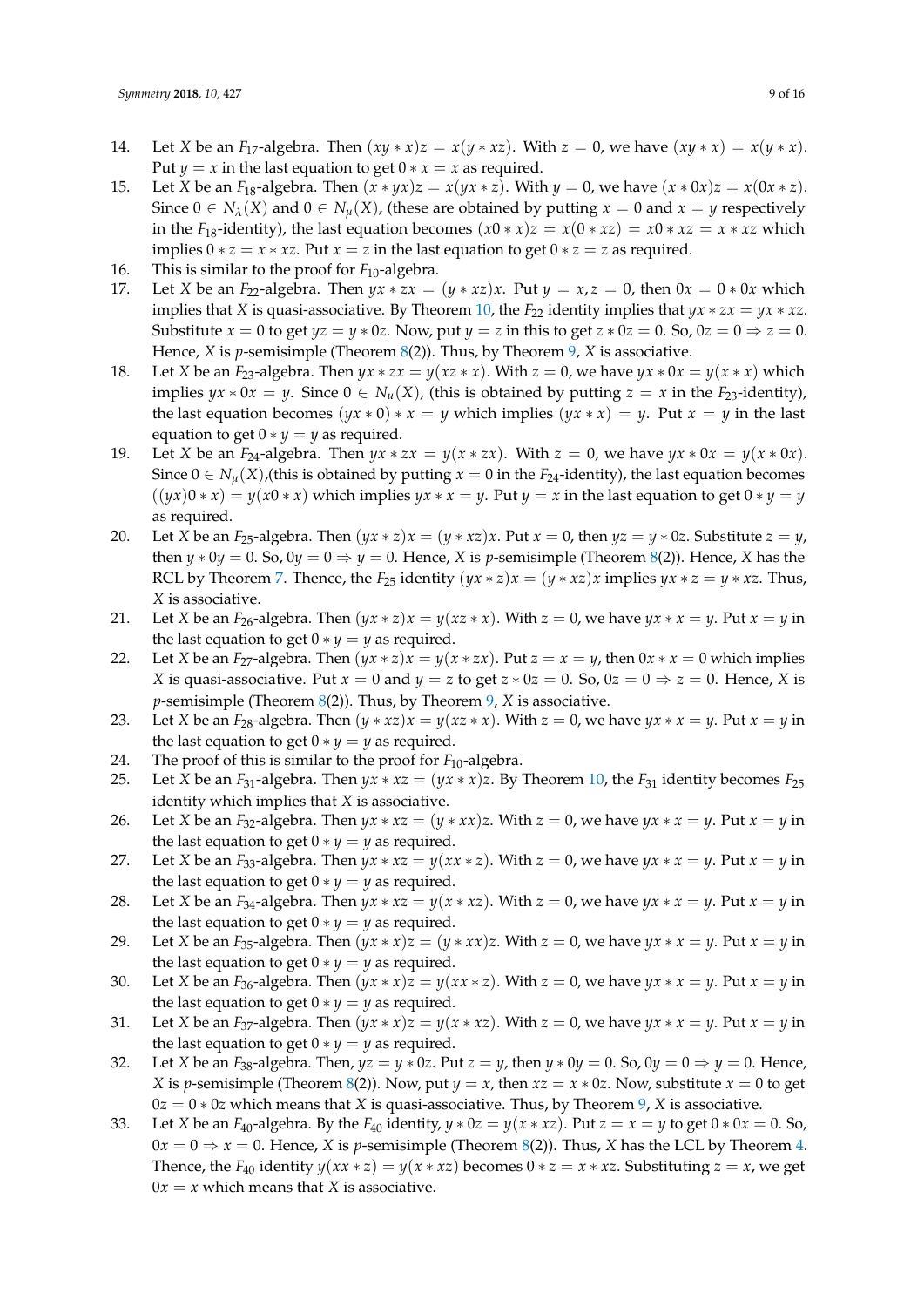- 34. Let *X* be an *F*<sub>41</sub>-algebra. Then  $xx * yz = (x * xy)z$ . With  $z = 0$ , we have  $0 * y = x * xy$ . Put  $y = x$ in the last equation to get  $0 * x = x$  as required.
- 35. Let *X* be an  $F_{43}$ -algebra. Then  $xx * yz = x(x * yz)$ . With  $z = 0$ , we have  $0 * y = x(x * y)$ . Put  $x = y$ in the last equation to get  $0 * y = y$  as required.
- 36. Let *X* be an *F*<sub>44</sub>-algebra. Then  $xx * yz = x(xy * z)$ . With  $z = 0$ , we have  $0 * y = x(x * y)$ . Put  $x = y$ in the last equation to get  $0 * y = y$  as required.
- 37. Let *X* be an  $F_{45}$ -algebra. Then  $(x * xy)z = (xx * y)z$ . With  $z = 0$ , we have  $x * xy = 0 * y$ . Put  $x = y$ in the last equation to get  $0 * y = y$  as required.
- 38. Let *X* be an *F*<sub>47</sub>-algebra. Then  $(x * xy)z = x(xy * z)$ . With  $y = 0$ , we have  $0 * z = x(x * z)$ . Put *x* = *z* in the last equation to get  $0 * z = z$  as required.
- 39. Let *X* be an *F*<sub>48</sub>-algebra. Then  $(xx * y)z = x(x * yz)$ . With  $z = 0$ , we have  $0 * y = x * xy$ . Put  $x = y$ in the last equation to get  $0 * y = y$  as required.
- 40. Let *X* be an  $F_{49}$ -algebra. Then  $(xx * y)z = x(xy * z)$ . With  $y = 0$ , we have  $0 * z = x * xz$ . Put  $x = z$ in the last equation to get  $0 * z = z$  as required.
- 41. This is similar to the proof for  $F_{10}$ -algebra.
- 42. Let *X* be an *F*<sub>51</sub>-algebra. Then  $yz * xx = (yz * x)x$ . With  $z = 0$ , we have  $y = (y * x)x$ . Put  $x = y$  in the last equation to get  $0 * y = y$  as required.
- 43. Let *X* be an *F*<sub>53</sub>-algebra. Then  $yz * xx = y(zx * x)$  which becomes  $yz = y(zx * x)$ . Put  $z = x$  to get  $yx = y * 0x$ . Substituting  $y = x$ , we get  $x * 0x = 0$ . So,  $0x = 0 \Rightarrow x = 0$ , which means that *X* is *p*-semisimple (Theorem [8\(](#page-3-4)2)). Now, put  $y = 0$  in  $yx = y * 0x$  to get  $0x = 0 * 0x$ . Hence, *X* is quasi-associative. Thus, *X* is associative.
- 44. Let *X* be an *F*<sub>57</sub>-algebra. Then  $(yz * x)x = y(z * xx)$ . With  $z = 0$ , we have  $yx * x = y$ . Put  $x = y$  in the last equation to get  $0 * y = y$  as required.
- 45. Let *X* be an *F*<sub>58</sub>-algebra. Then  $(y * zx)x = y(zx * x)$ . Put  $y = x = z$  to get  $x * 0x = 0$ . So,  $0x = 0 \Rightarrow x = 0$ , which means that *X* is *p*-semisimple (Theorem [8\(](#page-3-4)2)). Now, put  $z = x$ ,  $y = 0$  to get  $0x = 0 * 0x$ . Hence, *X* is quasi-associative. Thus, *X* is associative.
- 46. Let *X* be an  $F_{60}$ -algebra. Then  $y(zx * x) = y(z * xx)$ . Put  $y = x = z$  to get  $x * 0x = 0$ . So,  $0x = 0 \Rightarrow x = 0$ , which means that *X* is *p*-semisimple (Theorem [8\(](#page-3-4)2)). Hence, *X* has the LCL by Theorem [4.](#page-3-2) Thence, the  $F_{10}$  identity becomes  $zx * x = z * xx$ . Now, substitute  $z = x$  to get  $0x = x$ . Thus, *X* is associative.
	- $\Box$

**Corollary 1.** *Let*  $(X, * , 0)$  *be a BCI-algebra. If*  $X$  *is any of the following Fenyves' BCI-algebras, then*  $(X, *)$  *is a Boolean group.*

| 1. F <sub>1</sub> -algebra                                  | 11. $F_{14}$ -algebra                                        | 21. F <sub>26</sub> -algebra                                 | 31. F <sub>37</sub> -algebra                                 | 41. F <sub>50</sub> -algebra |
|-------------------------------------------------------------|--------------------------------------------------------------|--------------------------------------------------------------|--------------------------------------------------------------|------------------------------|
| 2. F <sub>2</sub> -algebra<br>3. F <sub>4</sub> -algebra    | 12. $F_{15}$ -algebra<br>13. F <sub>16</sub> -algebra        | 22. F <sub>27</sub> -algebra<br>23. F <sub>28</sub> -algebra | 32. F <sub>38</sub> -algebra<br>33. F <sub>40</sub> -algebra | 42. $F_{51}$ -algebra        |
| 4. F <sub>6</sub> -algebra<br>5. F <sub>7</sub> -algebra    | 14. F <sub>17</sub> -algebra<br>15. $F_{18}$ -algebra        | 24. F <sub>30</sub> -algebra<br>25. F <sub>31</sub> -algebra | 34. F <sub>41</sub> -algebra<br>35. F <sub>43</sub> -algebra | 43. F <sub>53</sub> -algebra |
| 6. F9-algebra                                               | 16. F <sub>20</sub> -algebra                                 | 26. F <sub>32</sub> -algebra                                 | 36. F <sub>44</sub> -algebra                                 | 44. F <sub>57</sub> -algebra |
| 7. F <sub>10</sub> -algebra<br>8. F <sub>11</sub> -algebra  | 17. F <sub>22</sub> -algebra<br>18. F <sub>23</sub> -algebra | 27. F <sub>33</sub> -algebra<br>28. F <sub>34</sub> -algebra | 37. F <sub>45</sub> -algebra<br>38. F <sub>47</sub> -algebra | 45. F <sub>58</sub> -algebra |
| 9. F <sub>12</sub> -algebra<br>10. F <sub>13</sub> -algebra | 19. F <sub>24</sub> -algebra<br>20. $F_{25}$ -algebra        | 29. F <sub>35</sub> -algebra<br>30. F <sub>36</sub> -algebra | 39. F <sub>48</sub> -algebra<br>40. F <sub>49</sub> -algebra | 46. F <sub>60</sub> -algebra |

**Proof.** This follows from Theorems [12](#page-6-0) and [13.](#page-7-0) □

<span id="page-9-0"></span>**Theorem 14.** *Let*  $(X, *, 0)$  *be a BCI-algebra.* 

- *1.* Let X be an F<sub>3</sub>-algebra. X is associative if and only if  $x(x * zx) = xz$  if and only if X is p-semisimple.
- *2. Let X be an F<sub>5</sub>-algebra. X is associative if and only if*  $(xy * x)x = yx$ .
- *3. Let X* be an  $F_{21}$ -algebra. *X* is associative if and only if  $(yx * x)x = x * y$ .
- *4. Let X be an F*42*-algebra. X is associative if and only if X is p-semisimple.*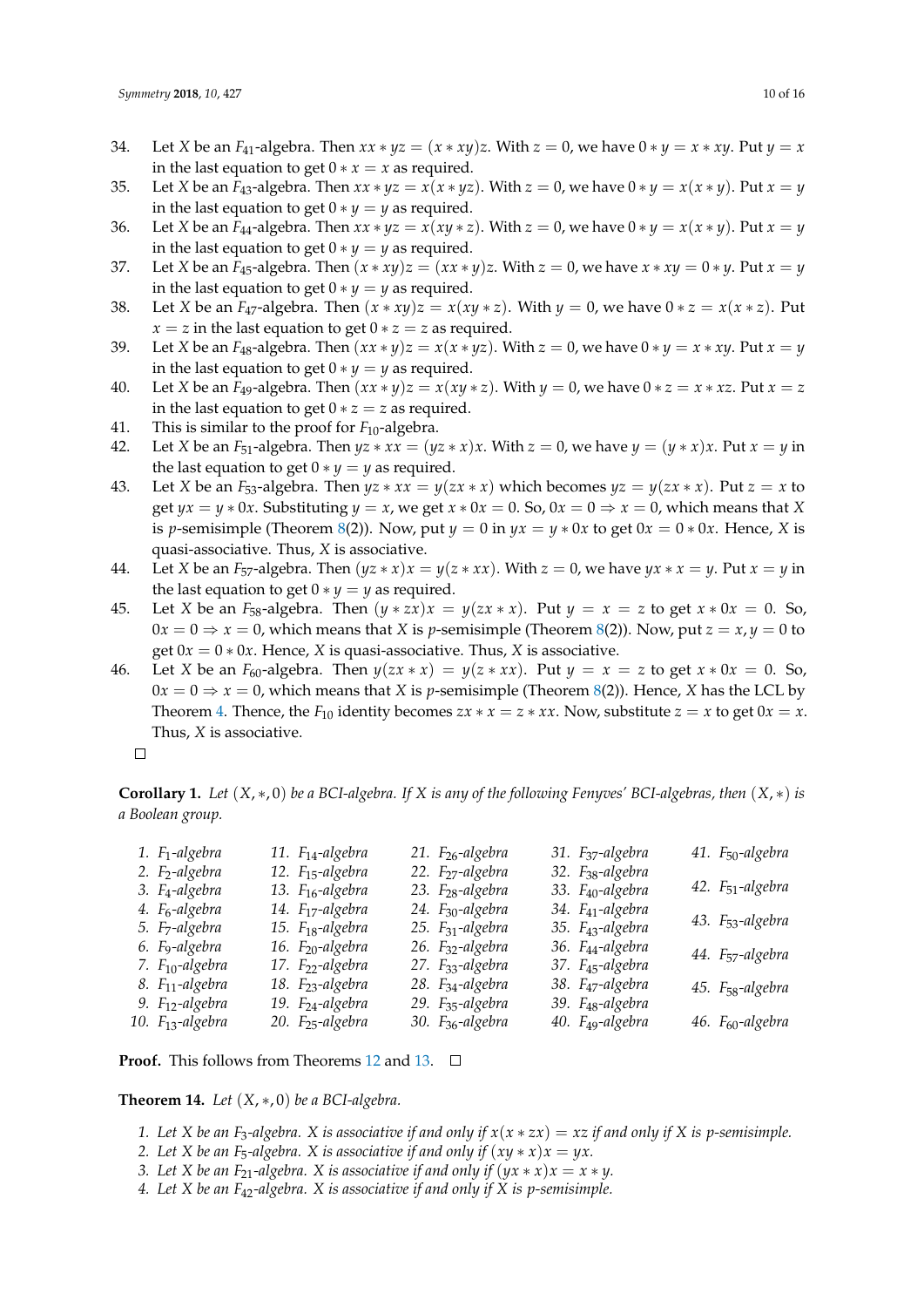- *5.* Let X be an F<sub>55</sub>-algebra. X is associative if and only if  $[(y * x) * x] * x = x * y$ .
- *6. (a) X is an F*5*-algebra and p-semisimple if and only if X is associative. (b)* Let X be an  $\tilde{F}_8$ -algebra. X is associative if and only if  $x(y * zx) = yz$ .
- *7. Let X be an F*19*-algebra. X is associative if and only if quasi-associative.*
- *8. X* is an F<sub>39</sub>-algebra and obeys  $y(x * xz) = zy$  if and only if X is associative.
- *9.* Let X be a F<sub>46</sub>-algebra. X is associative if and only if  $0(0 * 0x) = x$ .
- *10. (a) X is an F*52*-algebra and F*55*-algebra if and only if X is associative.*
	- *(b) X* is an  $\overline{F_{52}}$ -algebra and obeys  $(y * zx)x = zy$  if and only if X is associative.
	- *(c) X is an F*55*-algebra and p-semisimple if and only if X is associative.*
	- *(d) Let X be an F*52*-algebra. X is associative if and only if X is quasi-associative.*
- *11. (a) X is an F*59*-algebra and F*55*-algebra if and only if X is associative.*
	- *(b) X* is an F<sub>52</sub>-algebra and obeys  $(y * zx)x = zy$  if and only if *X* is associative.
	- *(c) Let X be a F*56*-algebra. X is associative if and only if X is quasi-associative.*
	- *(d) Let X be an F*59*-algebra. X is associative if and only if X is quasi-associative.*

# **Proof.**

- 1. Suppose *X* is a *F*<sub>3</sub>-algebra. Then,  $xy * zx = x(y * zx)$ . Put  $y = x$  to get  $0 * zx = x(x * zx)$ . Substituting  $x = 0$ , we have  $0z = 0 * 0z$  which means *X* is quasi-associative. Going by Theorem [9,](#page-4-0) *X* is associative if and only if *X* is *p*-semisimple. Furthermore, by Theorem [4\(](#page-3-2)3) and  $0 * zx =$  $x(x * zx)$ , an *F*<sub>3</sub>-algebra *X* is associative if and only if  $xy = x(x * zx)$ .
- 2. Suppose *X* is associative. Then  $0 * x = x$ . *X* is  $F_5$  implies  $(xy * z)x = (x * yz)x$ . With  $z = x$ , we have  $(xy * x)x = (x * yx)x \Rightarrow (xy * x)x = (x * x)yx \Rightarrow (xy * x)x = 0 * yx \Rightarrow (xy * x)x = yx$ as required. Conversely, suppose  $(xy * x)x = yx$ . Put  $z = x$  in  $(xy * z)x = (x * yz)x$  to get  $(xy * x)x = (x * yx)x \Rightarrow (xy * x)x = (x * x)yx \Rightarrow (xy * x)x = 0 * yx \Rightarrow yx = 0 * yx$  (since  $(xy * x)x = yx$ . So, *X* is associative.
- 3. Suppose *X* is associative. Then  $x * y = y * x$ . *X* is  $F_{21}$  implies  $yx * zx = (yx * z)x$ . With  $z = x$ , we have  $(yx * x)x = y * x = x * y$  as required. Conversely, suppose  $(yx * x)x = x * y$ . Put  $z = x$ in  $F_{21}$  to get  $(yx * x)x = y * x$ . So,  $x * y = y * x$  as required.
- 4. Suppose *X* is associative. Then  $0 * z = z$ . *X* is  $F_{42}$  implies  $xx * yz = (xx * y)z$ . With  $y = 0$ , we have  $0 * 0z = 0 * z = z$  as required. Conversely, suppose  $0 * 0z = z$ . Put  $y = 0$  in  $F_{42}$  to get  $0 * 0z = 0 * z$ . So,  $0 * z = z$  as required.
- 5. Suppose *X* is associative. Then  $x * y = y * x$ . *X* is  $F_{55}$  implies  $[(y * z) * x] * x = [y * (z * x)] * x$ . With  $z = x$ , we have  $[(y * x) * x] * x = y * x = x * y$  as required. Conversely, suppose  $[(y * x) * x] * x = x * y$  $x \mid x \in x \cdot y$ . Put  $z = x$  in  $F_{55}$  to get  $y * x = [(y * x) * x] * x = x * y$ . So,  $y * x = x * y$  as required.

The proofs of 6 to 11 follow by using the concerned  $F_i$  and  $F_j$  identities (plus p-simplicity by Theorem [12](#page-6-0) in some cases) to get an *F<sup>k</sup>* which is equivalent to associativity by Theorem [13](#page-7-0) or which is not equivalent to associativity by 1 to 5 of Theorem [14.](#page-9-0)  $\Box$ 

#### **3. Summary, Conclusions and Recommendations**

In this work, we have been able to construct examples of Fenyves' BCI-algebras. We have also obtained the basic algebraic properties of Fenyves' BCI-algebras. Furthermore, we have categorized the Fenyves' BCI-algebras into a 46 member associative class (as captured in Theorem [13\)](#page-7-0). Members of this class include  $F_1$ ,  $F_2$ ,  $F_4$ ,  $F_6$ ,  $F_7$ ,  $F_9$ ,  $F_{10}$ ,  $F_{11}$ ,  $F_{12}$ ,  $F_{13}$ ,  $F_{14}$ ,  $F_{15}$ ,  $F_{16}$ ,  $F_{17}$ ,  $F_{18}$ ,  $F_{20}$ ,  $F_{22}$ ,  $F_{23}$ ,  $F_{24}$ ,  $F_{25}$ ,  $F_{26}$ , F<sub>27</sub>, F<sub>28</sub>, F<sub>30</sub>, F<sub>31</sub>, F<sub>32</sub>, F<sub>33</sub>, F<sub>34</sub>, F<sub>35</sub>, F<sub>36</sub>, F<sub>37</sub>, F<sub>38</sub>, F<sub>40</sub>, F<sub>41</sub>, F<sub>43</sub>, F<sub>44</sub>, F<sub>45</sub>, F<sub>47</sub>, F<sub>48</sub>, F<sub>49</sub>, F<sub>50</sub>, F<sub>51</sub>, F<sub>53</sub>, F<sub>57</sub>, F<sub>58</sub>, *F*60-algebras; and a 14 member non-associative class. Those Fenyves identities that are equivalent to associativity in BCI-algebras are denoted by  $\checkmark$  in the fifth column of Table [1.](#page-13-0) For those that belong to the non-associative class, we have been able to obtain conditions under which they would be associative (as reflected in Theorem [14\)](#page-9-0). This class includes *F*3, *F*5, *F*8, *F*19, *F*21,*F*29, *F*<sup>39</sup> , *F*42, *F*46, *F*52, *F*54, *F*55, *F*56, *F*59-algebras. In Table [1](#page-13-0) which summarizes the results, members of this class are identified by the symbol '‡'.

Other researchers who have studied Fenyves' identities on the platform of loops, namely Phillips and Vojtechovsky [\[5\]](#page-14-4), Jaiyeola [\[6\]](#page-14-5), Kinyon and Kunen (2004) found Moufang (*F*2, *F*4, *F*17, *F*27), extra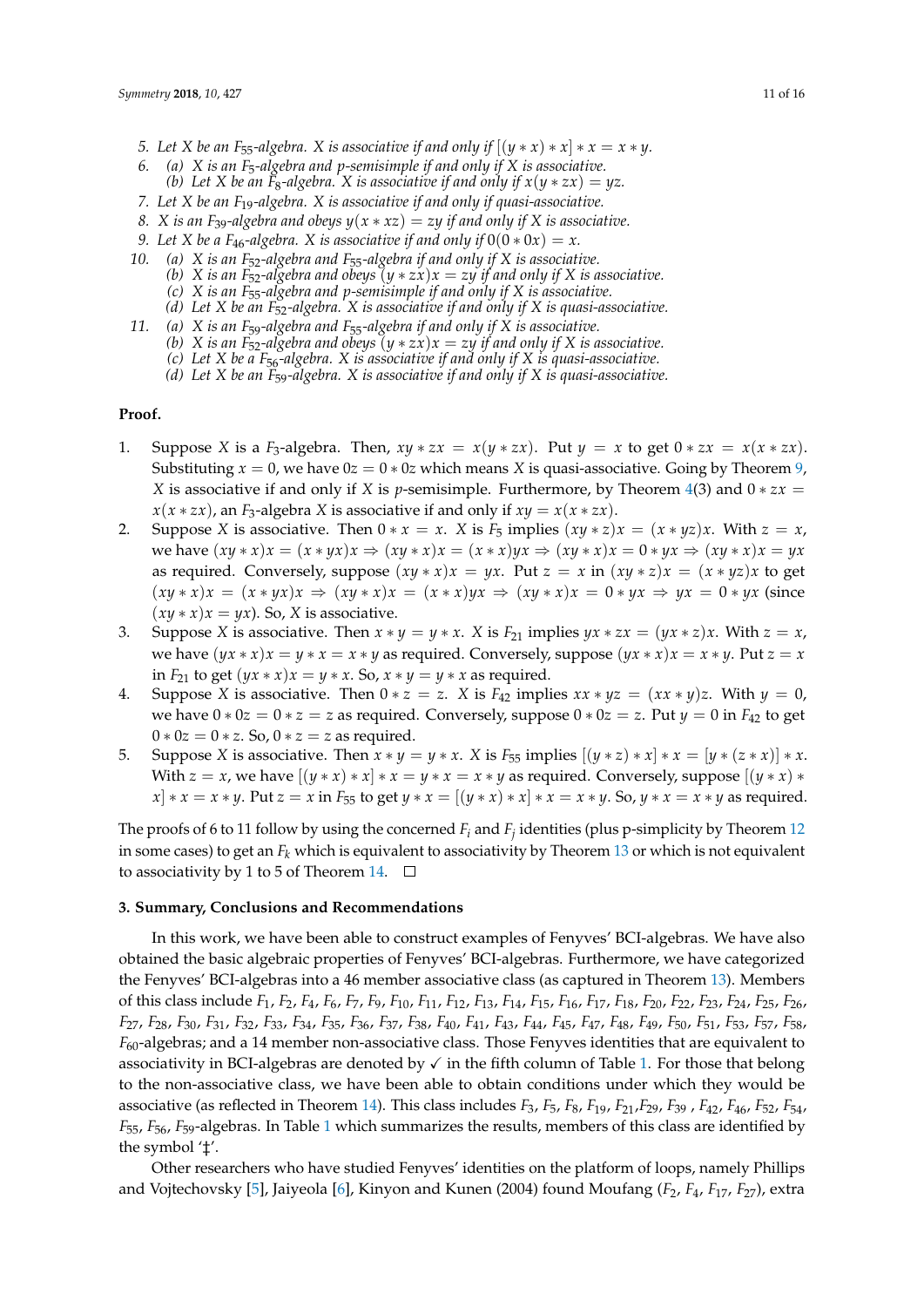$(F_6, F_{13}, F_{22})$ ,  $F_9, F_{15}$ , left Bol  $(F_{19})$ , right Bol  $(F_{26})$ , Moufang  $(F_4, F_{27})$ ,  $F_{30}$ ,  $F_{35}$ ,  $F_{36}$ , C  $(F_{37})$ ,  $F_{38}$ ,  $F_{39}$ ,  $F_{40}$ , LC(*F*39, *F*41, *F*46, *F*48), *F*42, *F*43, *F*45, *F*51, RC(*F*36, *F*53, *F*56, *F*57), *F*54, and *F*<sup>60</sup> Fenyves' identities not to be equivalent to associativity in loops. Interestingly, in our study, some of these identities, particularly the extra identity (*F*6, *F*13, *F*22), *F*7, *F*9, *F*15, *F*17, right Bol (*F*26), Moufang (*F*4, *F*27), *F*30, *F*35, *F*38, *F*40, RC ( $F_{36}$ ,  $F_{53}$ ,  $F_{57}$ ), C ( $F_{37}$ ), LC ( $F_{41}$ ,  $F_{48}$ ),  $F_{43}$ ,  $F_{45}$ ,  $F_{51}$  and  $F_{60}$  have been found to be equivalent to associativity in BCI-algebras. In addition, the aforementioned researchers found *F*1, *F*3, *F*5, *F*7, *F*8,  $F_{10}$ ,  $F_{11}$ ,  $F_{12}$ ,  $F_{14}$ ,  $F_{16}$ ,  $F_{18}$ ,  $F_{20}$ ,  $F_{21}$ ,  $F_{23}$ ,  $F_{24}$ ,  $F_{25}$ ,  $F_{28}$ ,  $F_{29}$ ,  $F_{31}$ ,  $F_{32}$ ,  $F_{33}$ ,  $F_{34}$ ,  $F_{44}$ ,  $F_{47}$ ,  $F_{49}$ ,  $F_{50}$ ,  $F_{52}$ ,  $F_{55}$ ,  $F_{56}$ ,  $F_{57$ *F*<sup>58</sup> and *F*<sup>59</sup> identities to be equivalent to associativity in loops. We have also found some (*F*7, *F*10,  $F_{11}$ ,  $F_{12}$ ,  $F_{14}$ ,  $F_{16}$ ,  $F_{18}F_{20}$ ,  $F_{23}$ ,  $F_{24}$ ,  $F_{25}$ ,  $F_{28}$ ,  $F_{31}$ ,  $F_{32}$ ,  $F_{33}$ ,  $F_{44}$ ,  $F_{47}$ ,  $F_{49}$ ,  $F_{50}$ ,  $F_{58}$ ) of these identities to be equivalent to associativity in BCI-algebras while some others  $(F_3, F_5, F_8, F_{20}, F_{21}, F_{29}, F_{55}, F_{59})$ were not equivalent to associativity in BCI-algebras.

In loop theory, it is well known that:

- A loop is an extra loop if and only if the loop is both a Moufang loop and a C-loop.
- A loop is a Moufang loop if and only if the loop is both a right Bol loop and a left Bol-loop.
- A loop is a C-loop if and only if the loop is both a RC-loop and a LC-loop.

In this work, we have been able to establish (as stated below) somewhat similar results for a few of the Fenyves' identities in a BCI-algebra *X*:

• *X* is an  $F_i$ -algebra and  $F_j$ -algebra if and only if *X* is associative, for the pairs:  $i = 52$ ,  $j = 55$ ,  $i = 59$ ,  $j = 55$ .

Fenyves [\[31\]](#page-14-24), and Phillips and Vojtěchovský [\[32,](#page-15-0)[33\]](#page-15-1) found some of the 60  $F_i$  identities to be equivalent to associativity in quasigroups and loops (i.e., groups), and others to describe weak associative laws such as extra, Bol, Moufang, central, flexible laws in quasigroups and loops. Their results are summarised in the second, third and fourth columns of Table [1](#page-13-0) with the use of  $\checkmark$ . In this paper, we went further to establish that 46 Fenyves' identities are equivalent to associativity in BCI-algebras while 14 Fenyves' identities are not equivalent to associativity in BCI-algebras. These two categories are denoted by  $\checkmark$  and  $\ddagger$  in the fifth column of Table [1.](#page-13-0)

After the works of [\[31](#page-14-24)[–33\]](#page-15-1), the authors in [\[34](#page-15-2)[–38\]](#page-15-3) did an extension by investigating and classifying various generalized forms of the identities of Bol-Moufang types in quasigroups and one sided/two sided loops into associative and non-associative categories. This answered a question originally posed in [\[39\]](#page-15-4) and also led to the study of one of the newly discovered generalized Bol-Moufang types of loop in Jaiyéolá et al. [\[40\]](#page-15-5). While all the earlier mentioned research works on Bol-Moufang type identities focused on quasigroups and loop, this paper focused on the study of Bol-Moufang type identities (Fenyves' identities) in special types of groupoids (BCI-algebra and quasi neutrosophic triplet loops) which are not necessarily quasigroups or loops (as proved in Theorem [12\)](#page-6-0). Examples of such well known varieties of groupoids were constructed by Ilojide et al. [\[41\]](#page-15-6), e.g., Abel-Grassmann's groupoid.

The results of this work are an initiation into the study of the classification of finite Fenyves' quasi neutrosophic triplet loops (FQNTLs) just like various types of finite loops have been classified (e.g., Bol loops, Moufang loops and FRUTE loops). In fact, a library of finite Moufang loops of small order is available in the GAPS-LOOPS package [\[42\]](#page-15-7). It will be intriguing to have such a library of FQNTLs.

Overall, this research work (especially for the non-associative  $F_i$ 's) has opened a new area of research findings in BCI-algebras and Bol-Moufang type quasi neutrosophic triplet loops as shown in Figure [1.](#page-13-1)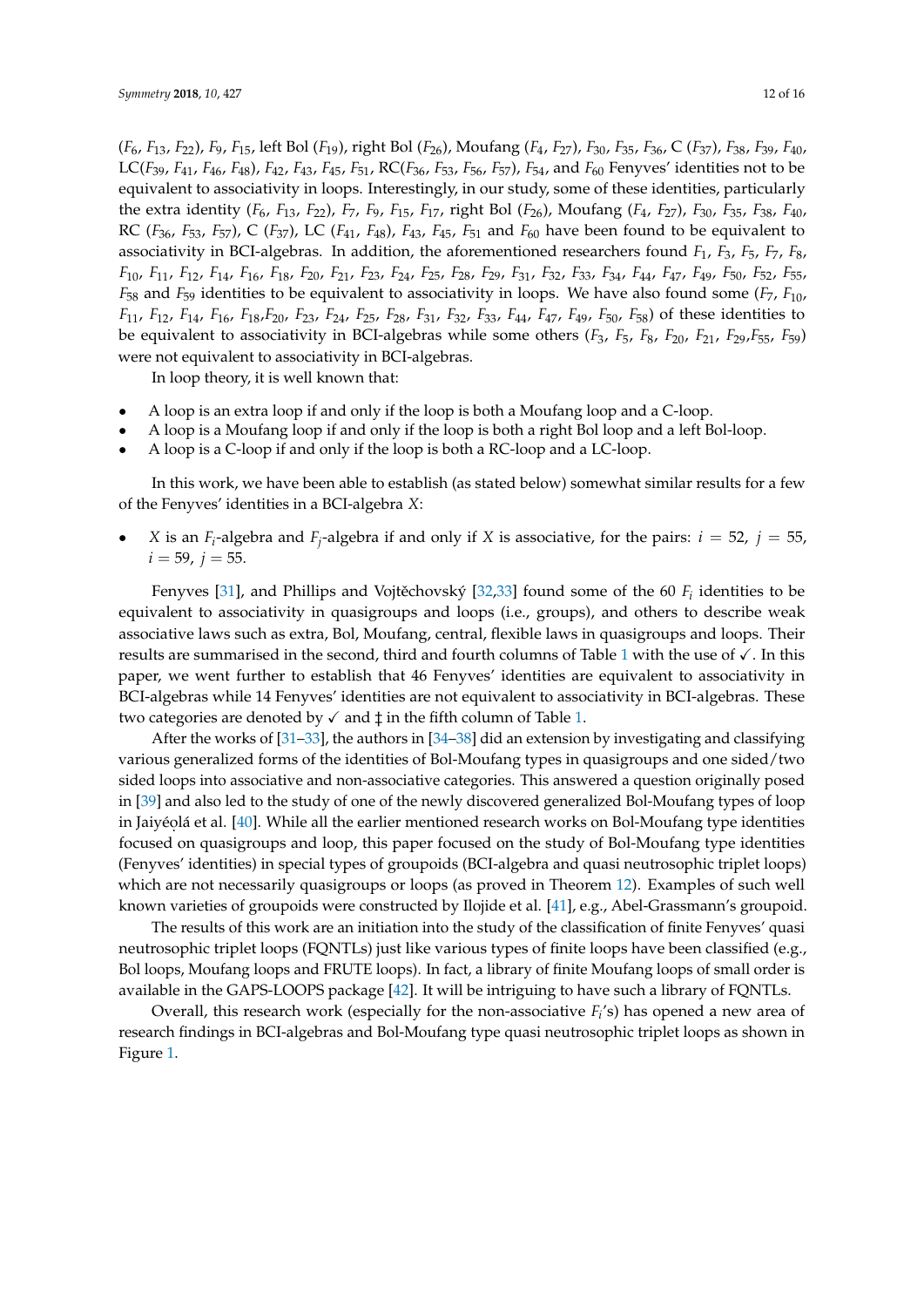| Fenyves<br>Identity | $F_i \equiv ASS$<br>Inaloop | $F_i \not\equiv ASS$<br>Inaloop | Quassigroup<br>$\Rightarrow$ Loop | $F_i + BCI$<br>$\Rightarrow$ ASS |
|---------------------|-----------------------------|---------------------------------|-----------------------------------|----------------------------------|
| $\mathbb{F}_1$      | $\checkmark$                |                                 | ✓                                 | $\checkmark$                     |
| F <sub>2</sub>      |                             | ✓                               | ✓                                 | ✓                                |
| $F_3$               | $\checkmark$                |                                 | $\checkmark$                      | $\ddagger$                       |
| $\mathbb{F}_4$      |                             | ✓                               |                                   | $\checkmark$                     |
| $F_5$               | ✓                           |                                 |                                   | $\ddagger$                       |
| $F_6$               |                             | ✓                               | ✓                                 | $\checkmark$                     |
| $\mathbb{F}_7$      | ✓                           |                                 |                                   | $\checkmark$                     |
| $\mathbb{F}_8$      |                             |                                 |                                   | $\ddagger$                       |
| F <sub>9</sub>      |                             | ✓                               |                                   | $\checkmark$                     |
| $F_{10}$            | ✓                           |                                 |                                   | $\checkmark$                     |
| $F_{11}$            |                             |                                 | ✓                                 | $\checkmark$                     |
| $F_{12}$            |                             |                                 | ✓                                 | ✓                                |
| $F_{13}$            |                             | ✓                               | ✓                                 | ✓                                |
| $F_{14}$            | ✓                           |                                 |                                   | $\checkmark$                     |
| $F_{15}$            |                             | ✓                               |                                   | $\checkmark$                     |
| $F_{16}$            | ✓                           |                                 |                                   | ✓                                |
| $F_{17}$            |                             | ✓                               |                                   | $\checkmark$                     |
| $F_{18}$            | ✓                           |                                 | ✓                                 | $\checkmark$                     |
| $F_{19}$            |                             | ✓                               |                                   | $\ddagger$                       |
| $F_{20}$            | ✓                           |                                 |                                   | $\checkmark$                     |
| $F_{21}$            | ✓                           |                                 | ✓                                 | $\ddagger$                       |
| $F_{22}$            |                             | $\checkmark$                    | ✓                                 | $\checkmark$                     |
| $F_{23}$            | ✓                           |                                 |                                   | $\checkmark$                     |
| $F_{24}$            |                             |                                 |                                   | $\checkmark$                     |
| $F_{25}$            | ✓                           |                                 |                                   | √                                |
| $F_{26}$            |                             | ✓                               |                                   |                                  |
| $F_{\rm 27}$        |                             | $\checkmark$                    | ✓                                 | ✓                                |
| $\mathcal{F}_{28}$  | $\checkmark$                |                                 | ✓                                 | ✓                                |
| $F_{29}$            | $\checkmark$                |                                 |                                   | $\ddagger$                       |
| $F_{30}$            |                             | $\checkmark$                    |                                   | $\checkmark$                     |
| ${\cal F}_{31}$     | $\checkmark$                |                                 | ✓                                 | $\checkmark$                     |
| $F_{32}$            | $\checkmark$                |                                 | $\checkmark$                      | $\checkmark$                     |
| $F_{33}$            | $\checkmark$                |                                 |                                   | $\checkmark$                     |
| $\mathbb{F}_{34}$   | $\checkmark$                |                                 |                                   | ✓                                |
| $\mathcal{F}_{35}$  |                             | $\checkmark$                    |                                   | $\checkmark$                     |
| $F_{36}$            |                             | $\checkmark$                    |                                   | $\checkmark$                     |
| $F_{37}$            |                             | $\checkmark$                    |                                   | ✓                                |
| $\mathcal{F}_{38}$  |                             | $\checkmark$                    | $\checkmark$                      | $\checkmark$                     |

**Table 1.** Characterization of Fenyves Identities in Quasigroups, Loops and BCI-Algebras by Associativity.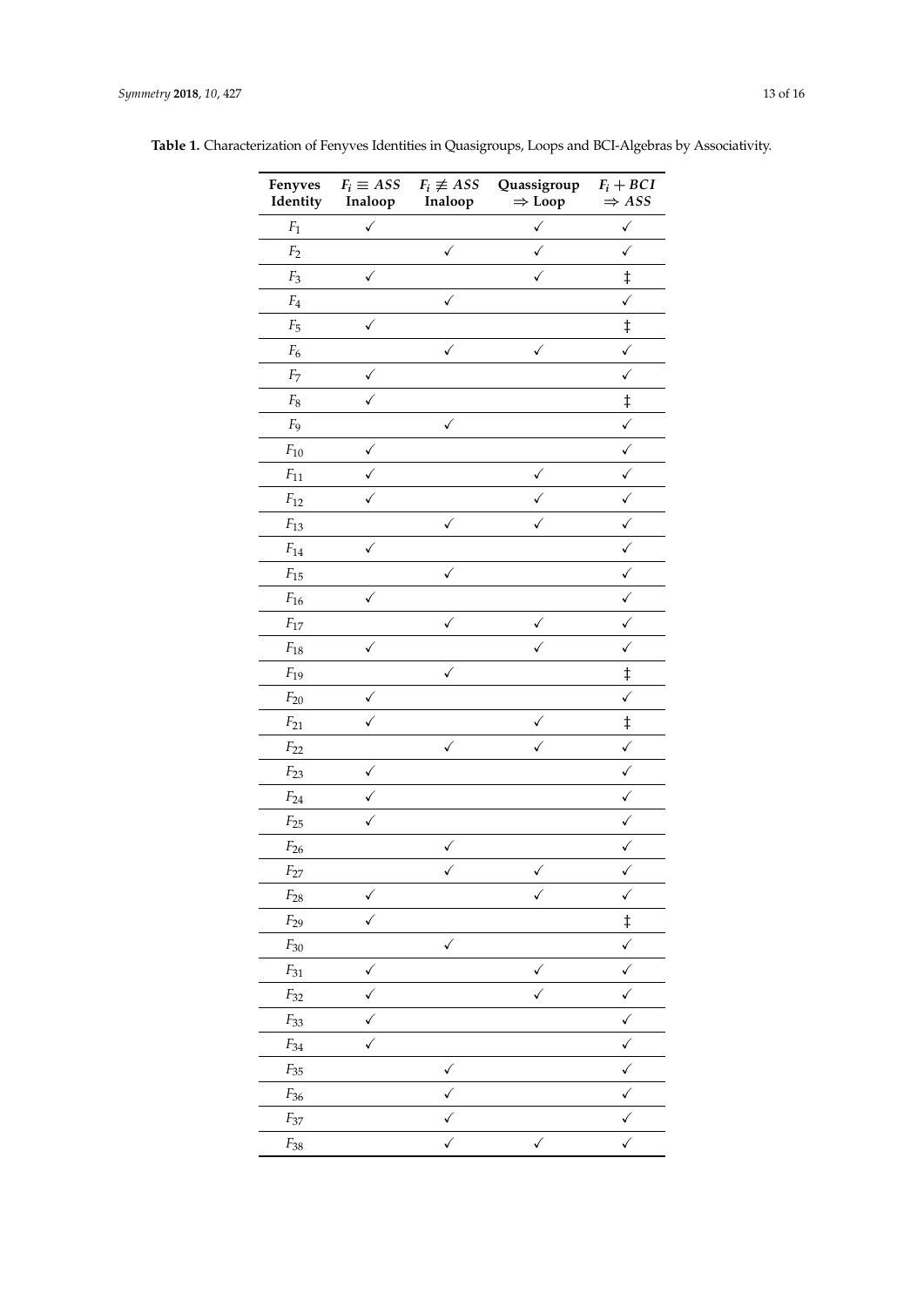<span id="page-13-0"></span>

| Fenyves<br>Identity | $F_i \equiv ASS$<br>Inaloop | $F_i \not\equiv ASS$<br>Inaloop | Quassigroup<br>$\Rightarrow$ Loop | $F_i + BCI$<br>$\Rightarrow$ ASS |
|---------------------|-----------------------------|---------------------------------|-----------------------------------|----------------------------------|
| $F_{39}$            |                             | ✓                               |                                   | ŧ                                |
| $F_{40}$            |                             | $\checkmark$                    |                                   | ✓                                |
| $F_{41}$            |                             | ✓                               | ✓                                 | ✓                                |
| $F_{42}$            |                             | ✓                               |                                   | $\ddagger$                       |
| $F_{43}$            |                             | $\checkmark$                    |                                   | ✓                                |
| $F_{44}$            | ✓                           |                                 |                                   | $\checkmark$                     |
| $F_{45}$            |                             | ✓                               |                                   | $\checkmark$                     |
| $F_{46}$            |                             |                                 |                                   | $\ddagger$                       |
| $F_{47}$            | ✓                           |                                 | $\checkmark$                      | ✓                                |
| $F_{48}$            |                             | ✓                               |                                   |                                  |
| $F_{49}$            | ✓                           |                                 |                                   |                                  |
| $F_{50}$            |                             |                                 |                                   |                                  |
| $F_{51}$            |                             | $\checkmark$                    |                                   | ✓                                |
| $F_{52}$            | $\checkmark$                |                                 |                                   | $\ddagger$                       |
| $F_{53}$            |                             | ✓                               | ✓                                 | ✓                                |
| $F_{54}$            |                             | ✓                               |                                   | $\ddagger$                       |
| $F_{55}$            | ✓                           |                                 |                                   | $\ddagger$                       |
| $F_{56}$            |                             | ✓                               |                                   | $\ddagger$                       |
| $F_{57}$            |                             | ✓                               |                                   |                                  |
| $F_{58}$            | ✓                           |                                 | ✓                                 |                                  |
| $F_{59}$            |                             |                                 |                                   | $\ddagger$                       |
| $F_{60}$            |                             | ✓                               |                                   | ✓                                |

**Table 1.** *Cont.*

<span id="page-13-1"></span>

**Figure 1.** New Cycle of Algebraic Structures.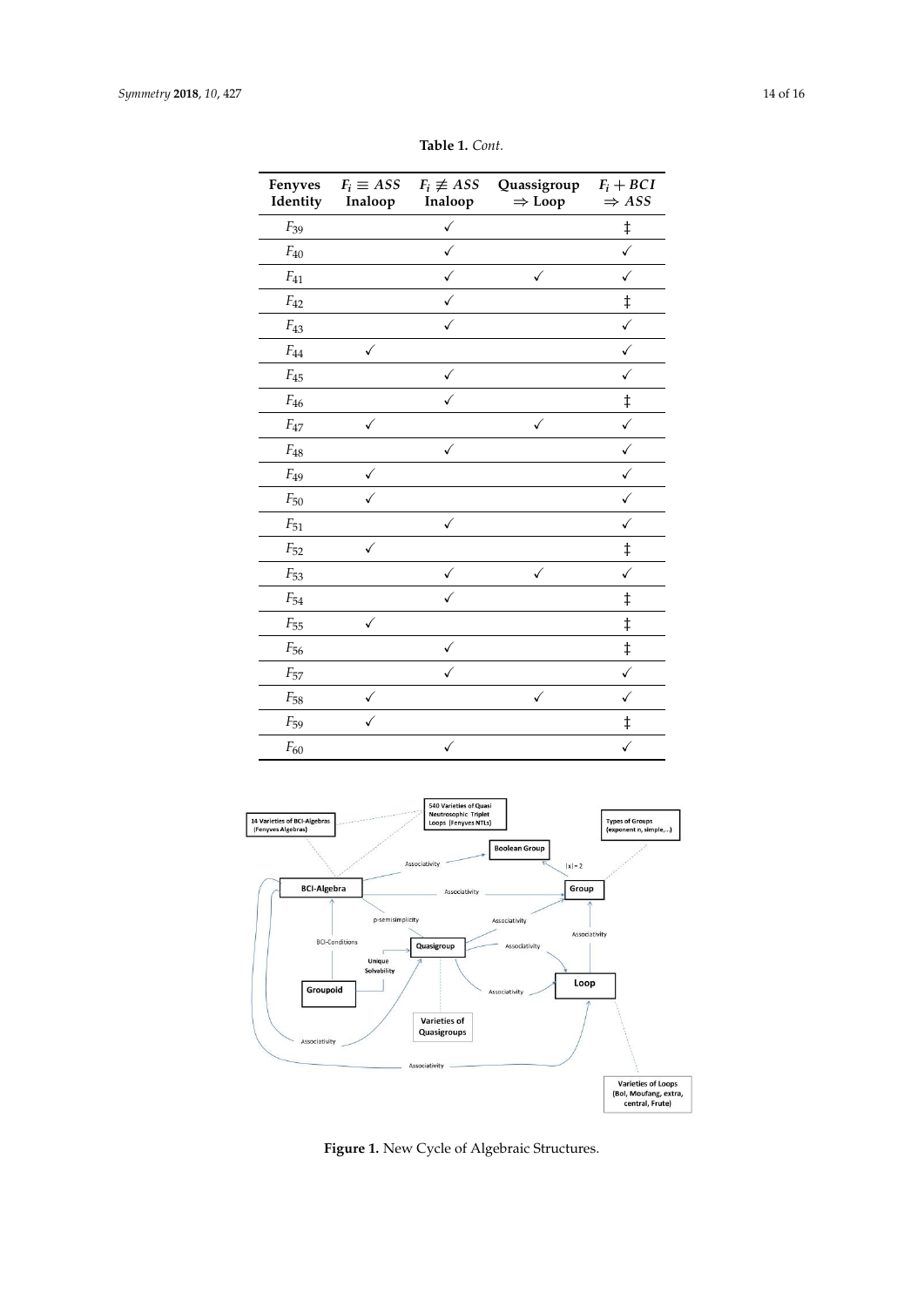**Author Contributions:** Conceptualization, T.G.J. and E.I.; Methodology, T.G.J. and E.I.; Validation, T.G.J., M.O.O., F.S., T.G.J., E.I. and M.O.O. ; Investigation, T.G.J. and E.I.; Resources, T.G.J. and F.S.; Writing—Original Draft Preparation, E.I.; Writing—Review & Editing, T.G.J. and M.O.O.; Supervision, T.G.J., M.O.O. and F.S.; Project Administration,T.G.J. and F.S.; Funding Acquisition, F.S.

**Funding:** This research received no external funding.

**Conflicts of Interest:** The authors declare no conflict of interest.

#### **References**

- <span id="page-14-0"></span>1. Imai, Y.; Iseki, K. On axiom systems of propositional calculi, XIV. *Proc. Jpn. Acad. Ser. A Math. Sci.* **1966**, *42*, 19–22. [\[CrossRef\]](http://dx.doi.org/10.3792/pja/1195522169)
- <span id="page-14-1"></span>2. Iseki, K. An algebra related with a propositional calculus. *Proc. Jpn. Acad. Ser. A Math. Sci.* **1966**, *42*, 26–29. [\[CrossRef\]](http://dx.doi.org/10.3792/pja/1195522171)
- <span id="page-14-2"></span>3. Yisheng, H. *BCI-Algebra*; Science Press: Beijing, China, 2006.
- <span id="page-14-3"></span>4. Fenyves, F. Extra loops I. *Publ. Math. Debrecen* **1968**, *15*, 235–238.
- <span id="page-14-4"></span>5. Phillips, J.D.; Vojtecovsky, P. C-loops: An introduction. *Publ. Math. Derbrecen* **2006**, *68*, 115–137.
- <span id="page-14-5"></span>6. Jaiyéolá, T.G. An Isotopic Study of Properties of Central Loops. Master's Thesis, University of Agriculture, Abeokuta, Nigeria, 2005.
- 7. Jaiyéolá, T.G. The Study of the Universality of Osborn Loops. Ph.D. Thesis, University of Agriculture, Abeokuta, Nigeria, 2009.
- <span id="page-14-6"></span>8. Jaiyéolá, T.G. *A Study of New Concepts in Smarandache Quasigroups and Loops; ProQuest Information and* Learning(ILQ): Ann Arbor, MI, USA, 2009.
- <span id="page-14-7"></span>9. Robinson, D.A. Bol-Loops. Ph.D. Thesis, University of Wisconsin, Madison, WI, USA, 1964.
- <span id="page-14-8"></span>10. Burn, R.P. Finite Bol loops. *Math. Proc. Camb. Phil. Soc.* **1978**, *84*, 377–385. [\[CrossRef\]](http://dx.doi.org/10.1017/S0305004100055213)
- 11. Burn, R.P. Finite Bol loops II. *Math. Proc. Camb. Phil. Soc.* **1981**, *88*, 445–455. [\[CrossRef\]](http://dx.doi.org/10.1017/S0305004100058357)
- <span id="page-14-9"></span>12. Burn, R.P. Finite Bol loops III. *Publ. Math. Debrecen* **1985**, *97*, 219–223. [\[CrossRef\]](http://dx.doi.org/10.1017/S0305004100062770)
- <span id="page-14-10"></span>13. Kinyon, M.K.; Kunen, K. The structure of extra loops. *Quasigroups Relat. Syst.* **2004**, *12*, 39–60.
- <span id="page-14-11"></span>14. Hwang, Y.S.; Ahn, S.S. Soft *q*-ideals of soft BCI-algebras. *J. Comput. Anal. Appl.* **2014**, *16*, 571–582.
- 15. Iseki, K. On BCK-Algebras with condition (S). *Math. Semin. Note* **1977**, *5*, 215–222.
- 16. Lee, K.J. A new kind of derivations in BCI-algebras. *Appl. Math. Sci.* **2013**, *7*, 81–84. [\[CrossRef\]](http://dx.doi.org/10.12988/ams.2013.24298)
- <span id="page-14-12"></span>17. Walendziak, A. Pseudo-BCH-Algebras. *Discussiones Math. Gen. Alg. Appl.* **2015**, *35*, 5–19. [\[CrossRef\]](http://dx.doi.org/10.7151/dmgaa.1233)
- <span id="page-14-13"></span>18. Zhang, X.; Wu, X.; Smarandache, F.; Hu, M. Left (Right)-Quasi Neutrosophic Triplet Loops (Groups) and Generalized BE-Algebras. *Symmetry* **2018**, *10*, 241. [\[CrossRef\]](http://dx.doi.org/10.3390/sym10070241)
- <span id="page-14-14"></span>19. Smarandache, F.; Ali, M. Neutrosophic triplet group. *Neural Comput. Appl.* **2018**, *29*, 595–601. [\[CrossRef\]](http://dx.doi.org/10.1007/s00521-016-2535-x)
- <span id="page-14-15"></span>20. Zhang, X.; Smarandache, F.; Liang, X. Neutrosophic Duplet Semi-Group and Cancellable Neutrosophic Triplet Groups. *Symmetry* **2017**, *9*, 275. [\[CrossRef\]](http://dx.doi.org/10.3390/sym9110275)
- <span id="page-14-16"></span>21. Zhang, X.; Hu, Q.; Smarandache, F.; An, X. On Neutrosophic Triplet Groups: Basic Properties, NT-Subgroups, and Some Notes. *Symmetry* **2018**, **10**, 289. [\[CrossRef\]](http://dx.doi.org/10.3390/sym10070289)
- <span id="page-14-17"></span>22. Jaiyéolá, T.G.; Smarandache, F. Inverse Properties in Neutrosophic Triplet Loop and their Application to Cryptography. *Algorithms* **2018**, *11*, 32. [\[CrossRef\]](http://dx.doi.org/10.3390/a11030032)
- <span id="page-14-18"></span>23. Jaiyéolá, T.G.; Smarandache, F. Some Results on Neutrosophic Triplet Group and Their Applications. *Symmetry* **2017**, *10*, 202. [\[CrossRef\]](http://dx.doi.org/10.3390/sym10060202)
- <span id="page-14-19"></span>24. Smarandache, F. *A Unifying Field In Logics: Neutrosophic Logic. Neutrosophy, Neutrosophic Set, Neutrosophic Probability And Statistics*; InfoLearnQuest: Ann Arbor, MI, USA, 2007.
- <span id="page-14-20"></span>25. Zadeh, L.A. Fuzzy sets. *Inform. Control*. **1965**, *28*, 338–353. [\[CrossRef\]](http://dx.doi.org/10.1016/S0019-9958(65)90241-X)
- 26. Atanassov, K. Intuitionistic fuzzy sets. *Fuzzy Sets Syst*. **1986**, *20*, 87–96. [\[CrossRef\]](http://dx.doi.org/10.1016/S0165-0114(86)80034-3)
- 27. Ejegwa, P.A.; Akowe, S.O.; Otene, P.M.; Ikyule, J.M. An Overview On Intuitionistic Fuzzy Sets. *Int. J.Sci. Technol. Res*. **2014**, *3*, 142–145.
- <span id="page-14-21"></span>28. Atanassov, K.T. Type-1 Fuzzy Sets and Intuitionistic Fuzzy Sets. *Algorithms* **2017**, *10*, 106. [\[CrossRef\]](http://dx.doi.org/10.3390/a10030106)
- <span id="page-14-22"></span>29. Shao, S.; Zhang, X.; Bo, C.; Smarandache, F. Neutrosophic Hesitant Fuzzy Subalgebras and Filters in Pseudo-BCI Algebras. *Symmetry* **2018**, *10*, 174. [\[CrossRef\]](http://dx.doi.org/10.3390/sym10050174)
- <span id="page-14-23"></span>30. Smarandache, F. *Symbolic Neutrosophic Theory*; EuropaNova asbl 1000: Bruxelles, Belgium, 2015.
- <span id="page-14-24"></span>31. Fenyves, F. Extra loops II. *Publ. Math. Debrecen* **1969**, *16*, 187–192.